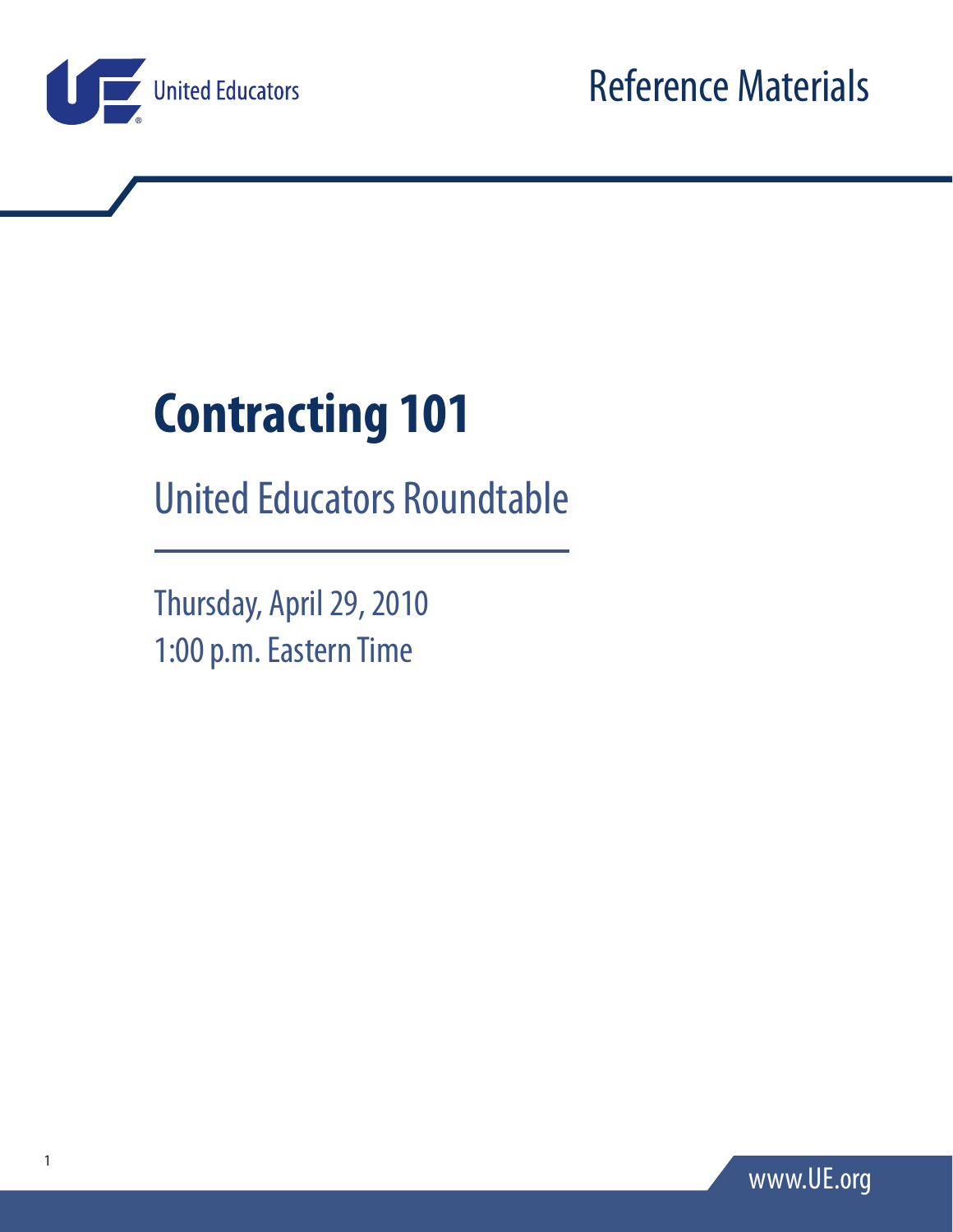

# **Contents**

| Risk Research Bulletin, "Improving Contracting on Campus: |  |
|-----------------------------------------------------------|--|
|                                                           |  |
|                                                           |  |

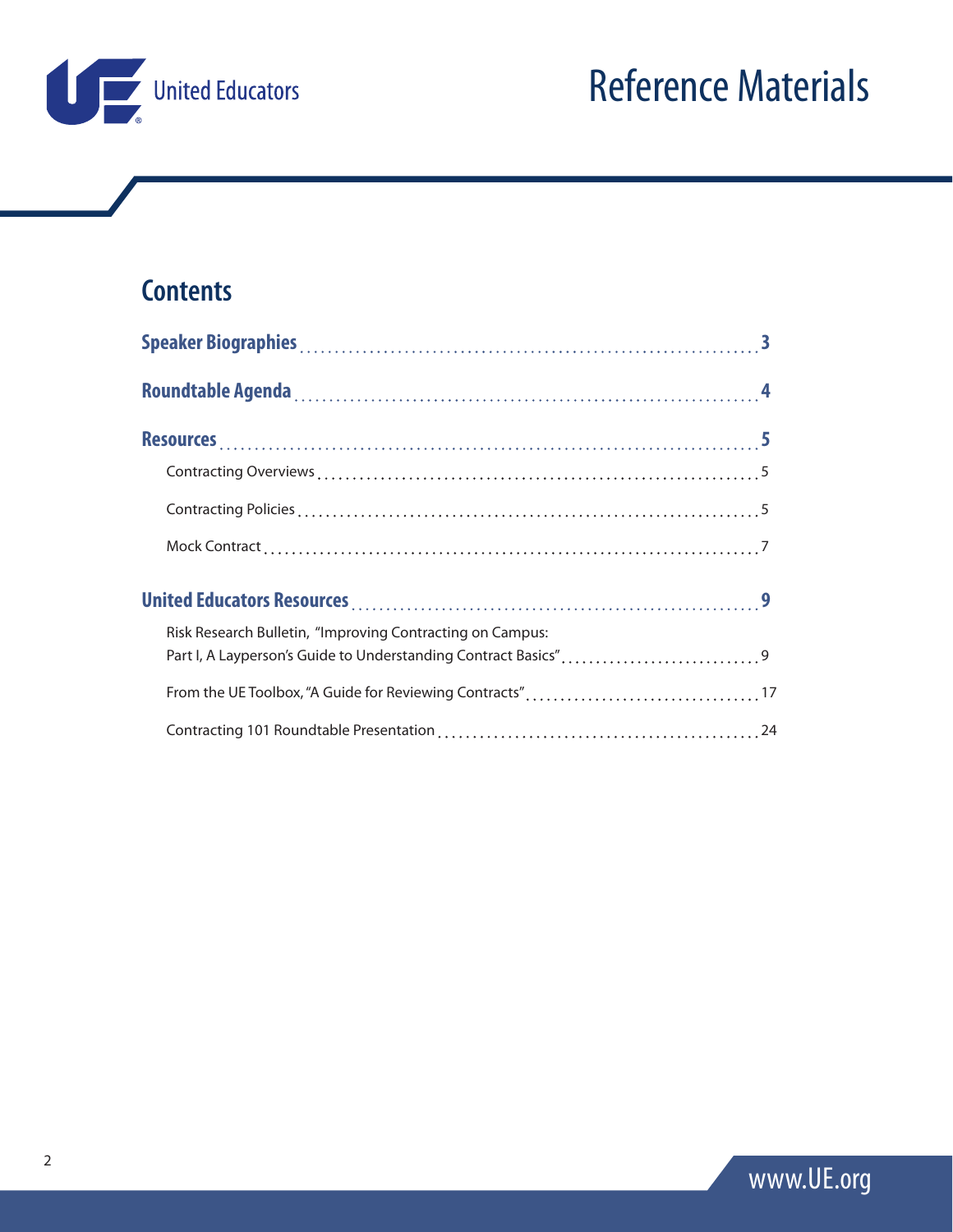

# **Speaker Biographies**

Dana Scaduto has served as general counsel at Dickinson College in Carlisle, Pennsylvania, since 2002. Prior to joining Dickinson, she was in private practice with a firm in Harrisburg for 18 years, chaired its Education Practice Group, and served as outside counsel for several colleges in Central Pennsylvania. Scaduto is a member of the board of directors of the National Association of College and University Attorneys (NACUA), chairs its Membership and Member Services Committee, and is a frequent presenter at the organization's conferences and workshops. A graduate of Purdue University and the Indiana University School of Law, she is admitted to practice in Pennsylvania and is a member of the American, Pennsylvania, and Cumberland County Bar Associations.

**Deborah C. Brown** is the associate vice president for legal affairs and human resources at Stetson University College of Law, where she performs general legal work, including contract review. Before joining Stetson in 2005, Brown was the director of employee relations for the Walt Disney World Co. and, prior to that, counsel at the firm of Thompson, Sizemore & Gonzalez. Currently, she is chair of the editorial board for NACUA Notes a publication of the National Association of College and University Attorneys, and is a member of the United Educators Legal Advisory Committee. She has also served as vice chair of the NACUA Publications Committee (2007–2008), and on the NACUA Web Page and Legal Resources Committee (2008–2009). From 2004 through 2008, she was selected as one of Florida's Legal Elite by Florida Trend magazine, and Florida Super Lawyers magazine named her one of Florida's top attorneys in 2008–2009. Brown earned her bachelor's degree at Florida State University and her JD from Stetson College of Law. In 2003, she received the Outstanding Alumni Award from the Stetson University College of Law.

Alyssa Keehan (moderator) is risk management counsel at United Educators, where she advises educational institutions on premises liability issues involving contracts, security, and athletics. Keehan previously worked as a general liability claims attorney at United Educators, handling hundreds of claims against colleges and universities. Her experience also includes serving as the manager of business and legal issues for the National Association of Professional Insurance Agents. She also worked in legal positions at the Chicago Board of Education and the Office for Civil Rights, U.S. Department of Education. Keehan earned her BA in politics from Princeton University and JD from Loyola University of Chicago.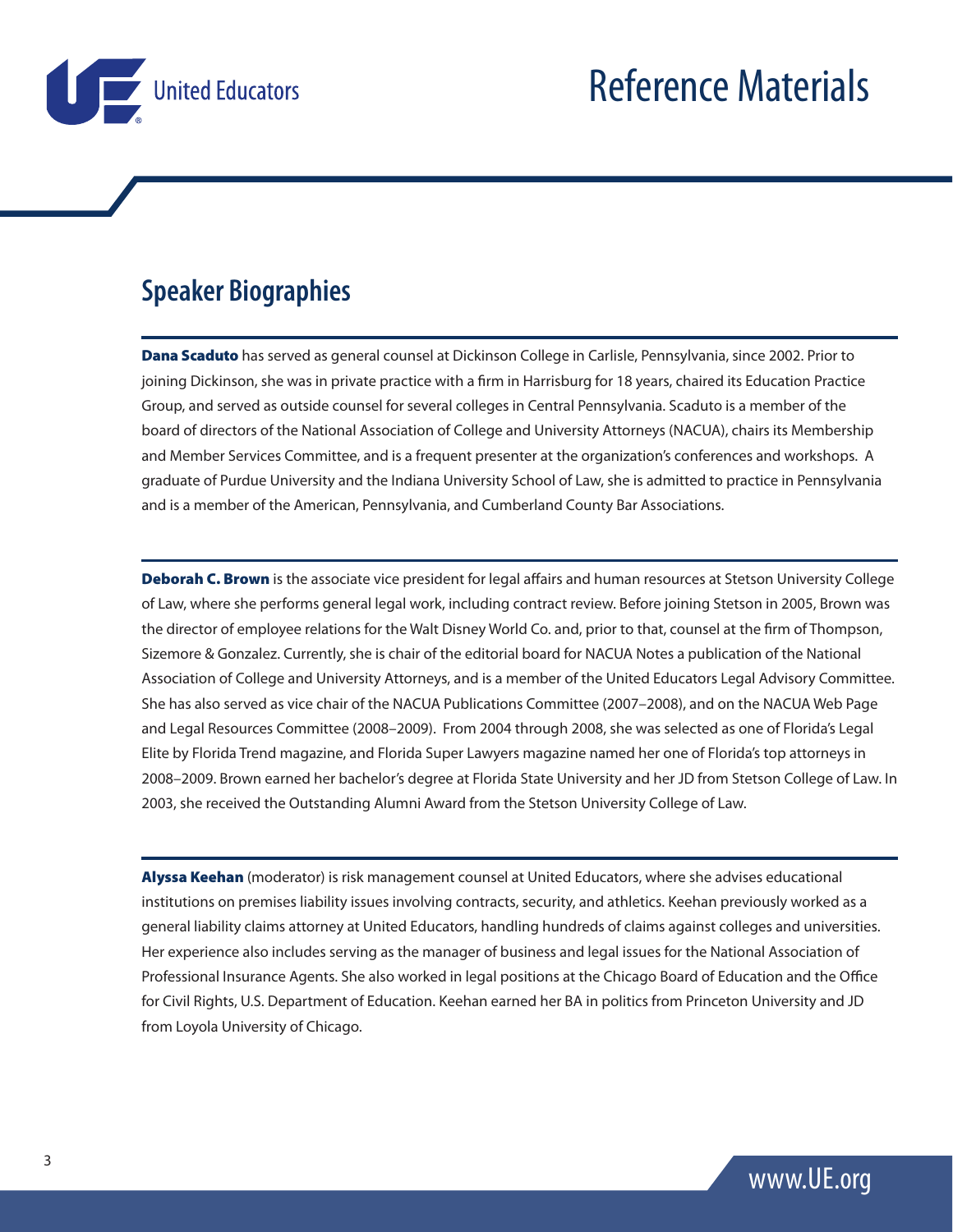

# **Roundtable Agenda**

#### **Why Written Contacts Are Important**

- $\blacksquare$  Understanding how contracts are created
- $\blacksquare$  Promoting clarity between the institution and its contracting partners

#### **How to Review Contracts for Common Terms and Conditions**

 $\blacksquare$  Identifying who should review contracts on campus

#### **Reviewing a mock contract for potential issues**

- **Party names**
- Date and term
- **Payment terms**
- **Performance**
- **Modifications**
- **Indemnification and insurance**
- Governing law
- Signature authority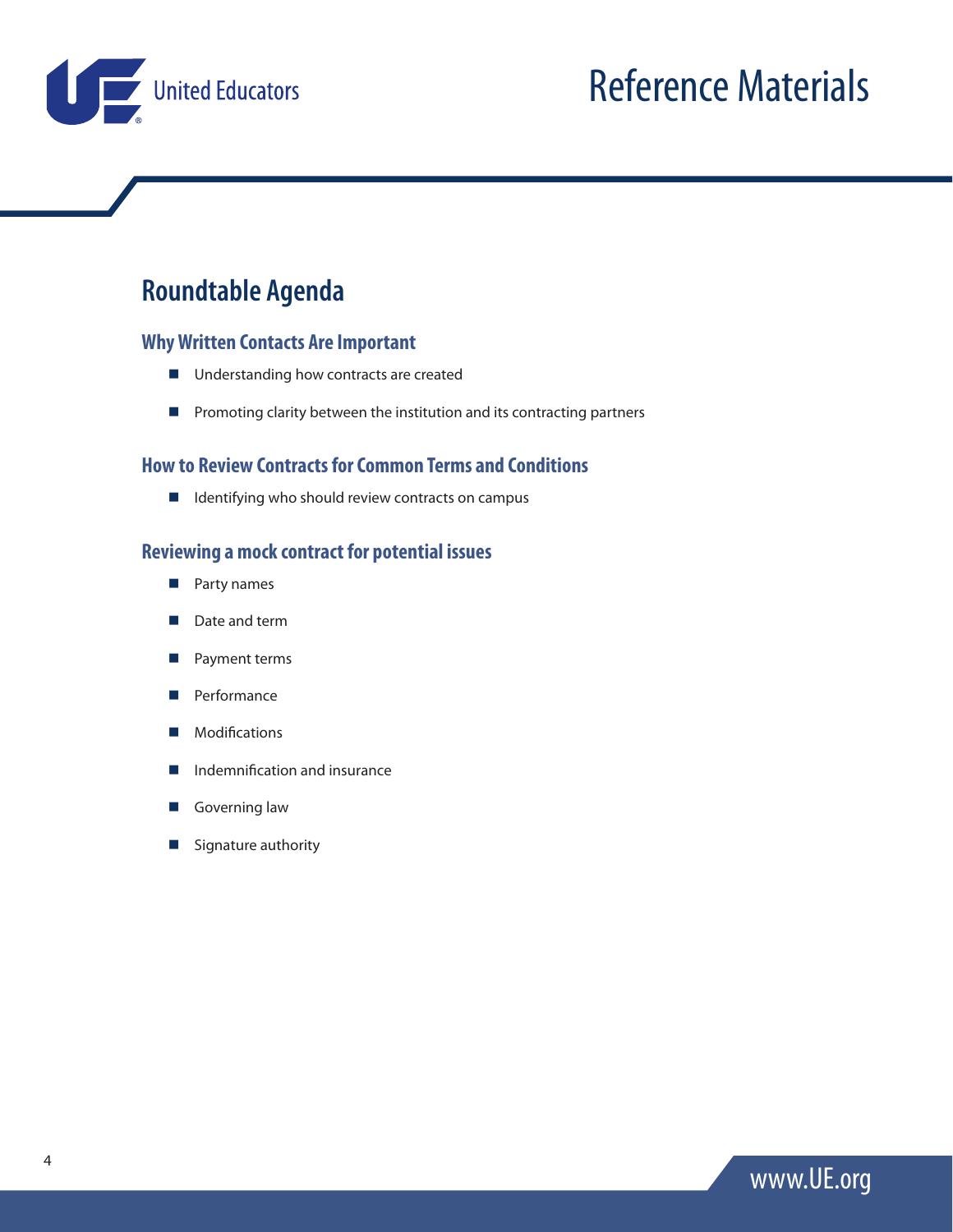

# **Resources**

#### **Contracting Overview**

#### **Yale University**

*Guide to Reviewing Business Agreements and Contracts at Yale and Other Reference Information* [www.yale.edu/ppdev/GuideBusinessAgreementContracts.pdf](http://www.yale.edu/ppdev/GuideBusinessAgreementContracts.pdf)

This guide, the result of a collaboration among Yale's offices of general counsel, procurement, controller, facilities, and grant and contract administration, is a primer on contracts, business agreements, and other official documents at the university. For each type of contract, the guide provides a definition followed by a list of questions administrators should consider when reviewing the particular type of agreement. The last quarter of the guide explains contract basics.

#### **Princeton University**

#### Contracts FAQ

#### [www.princeton.edu/contracting/contract-faqs/](http://www.princeton.edu/contracting/contract-faqs/)

These frequently asked questions (FAQs) address contracting basics and critical aspects of the institution's contracting policy, such as who has signature authority and whether form agreements are acceptable. The FAQ format presents contract information in a practical and concise manner.

#### **Lehigh University**

#### Contract Basics Presentation

[www.lehigh.edu/~inogc/documents/contract\\_basics\\_feb-2005\\_Num\\_I.pdf](http://www.lehigh.edu/~inogc/documents/contract_basics_feb-2005_Num_I.pdf)

This PowerPoint slide presentation was developed by Lehigh's general counsel's office to educate the institution's employees about contract fundamentals. The slides cover many important concepts including how contracts are created, the laws that govern contracts and terms that should be included in university contracts.

#### **Policies**

#### **Catholic University of America**

#### Contract Policy

#### <http://policies.cua.edu/finance/finance/Contracts/Contract.cfm>

This is an example of a concise contract policy. It contains links to several helpful contract tools, such as an independent contractor review checklist, a memo on contract review, a business contract routing form, and a memo on the institution's contract review process.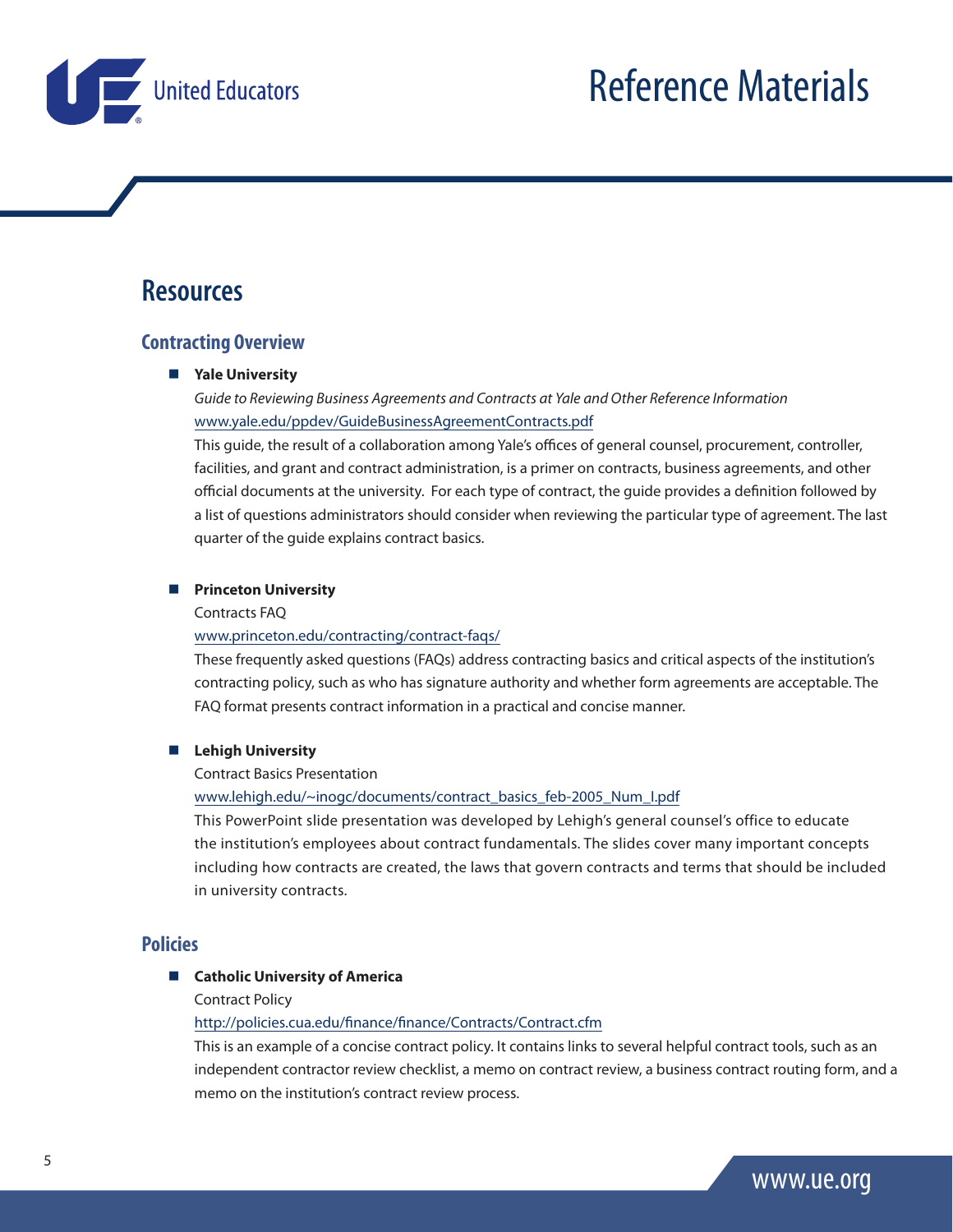



#### **Northeastern University**

Contract Review Policy

[www.northeastern.edu/legal/pdfs/Contract\\_Review\\_Poli.pdf](http://www.northeastern.edu/legal/pdfs/Contract_Review_Poli.pdf)

This policy addresses the review process for the university's contracts and includes issues such as signature authority, legal review, and indemnification and insurance requirements.

#### **Swarthmore College**

Contract Guidelines Statement

[http://www.swarthmore.edu/Documents/administration/business\\_office/Swarthmore%20College%20](http://http://www.swarthmore.edu/Documents/administration/business_office/Swarthmore%20College%20Contract%20Guidelines%20-%20February%202010.pdf) [Contract%20Guidelines%20-%20February%202010.pdf](http://http://www.swarthmore.edu/Documents/administration/business_office/Swarthmore%20College%20Contract%20Guidelines%20-%20February%202010.pdf) 

This statement specifies the review, approval, and signature process for institution contracts. Other noteworthy features include a contract review checklist, definitions of common contracting terms, and mandatory clauses to include in all institution contracts and to exclude from all institution contracts.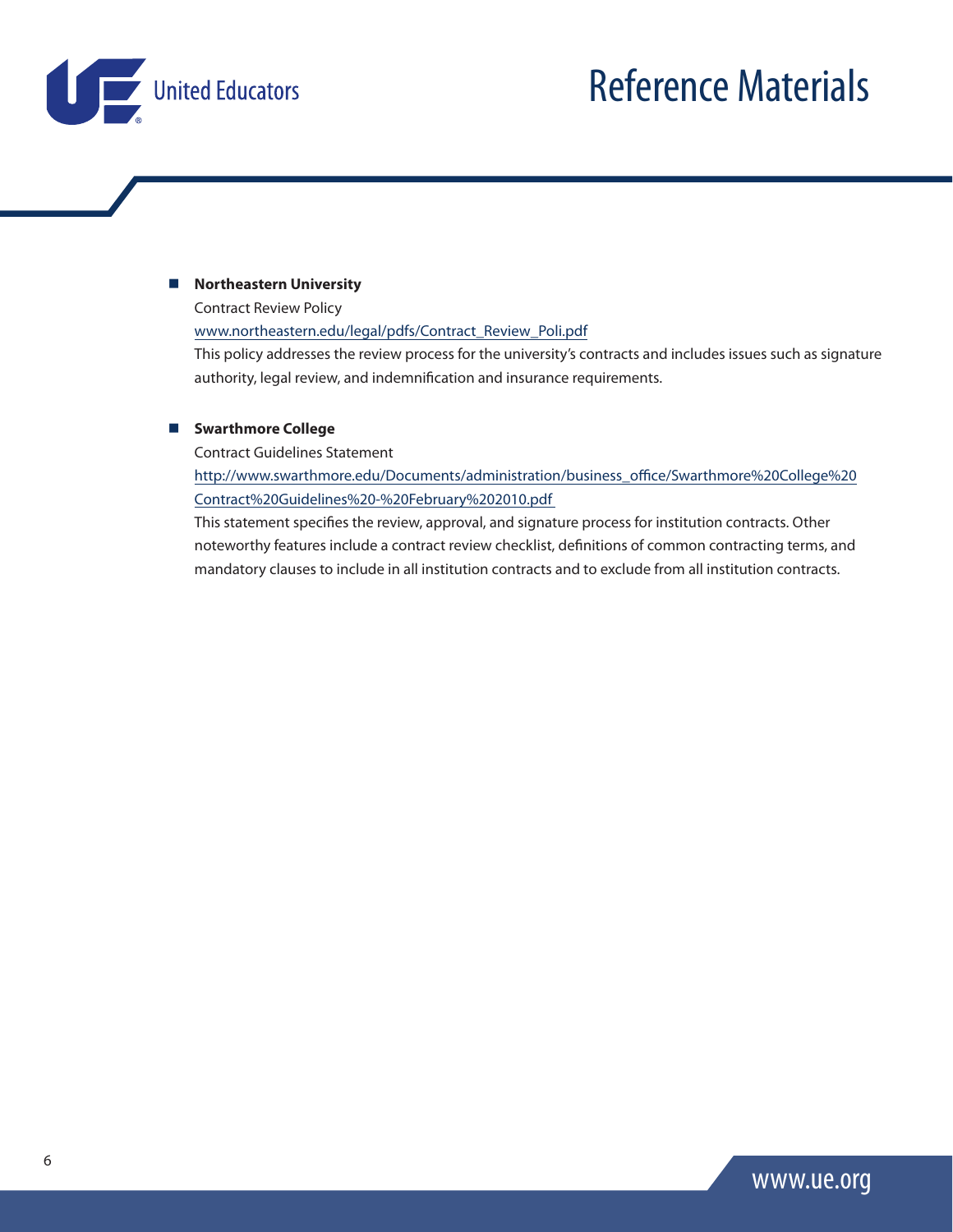

# **Mock Contract**

INFLATE-IT-ALL, INC. 10 PLASTIC 'N' AIR PLAZA, PROVIDENCE, RI 02901

# **Standard Large Inflatable Fun Lab Contract**

THIS AGREEMENT is by and between **Inflate-It-All, Inc. ("IIA")**, a Rhode Island corporation with a principal place of business at 10 Plastic 'N' Air Plaza, Providence, RI, and Halliwell Department of Chemistry ("the Department"), P.O. Box 341, Halliwell, CA, and is effective May 2009.

WHEREAS, the chair of Halliwell's Chemistry Department, Ellen Irwin, PhD, needs to acquire an inflatable chemistry lab for Chemistry Open House, an event in honor of National Chemistry Week.

WHEREAS, **IIA** rents and sells inflatable labs.

NOW THEREFORE, the parties hereto agree and covenant as follows:

#### **Payment**

**IIA** agrees to rent 4 large fun labs to the Department of Chemistry for \$3,000 each, with \$12,000 plus tax due and payable within 10 business days of execution of this contract. Any delay in payment shall constitute cause for **IIA** to charge Halliwell 10% per day on the purchase price.

#### **Performance**

**IIA** promises to deliver the fun labs to the department, one each in May, June, July, and August 2010.

The department agrees to comply with all terms and provisions listed in the "Customer Obligations" section of **IIA's** website, www.inflateitall/customerobligations.com.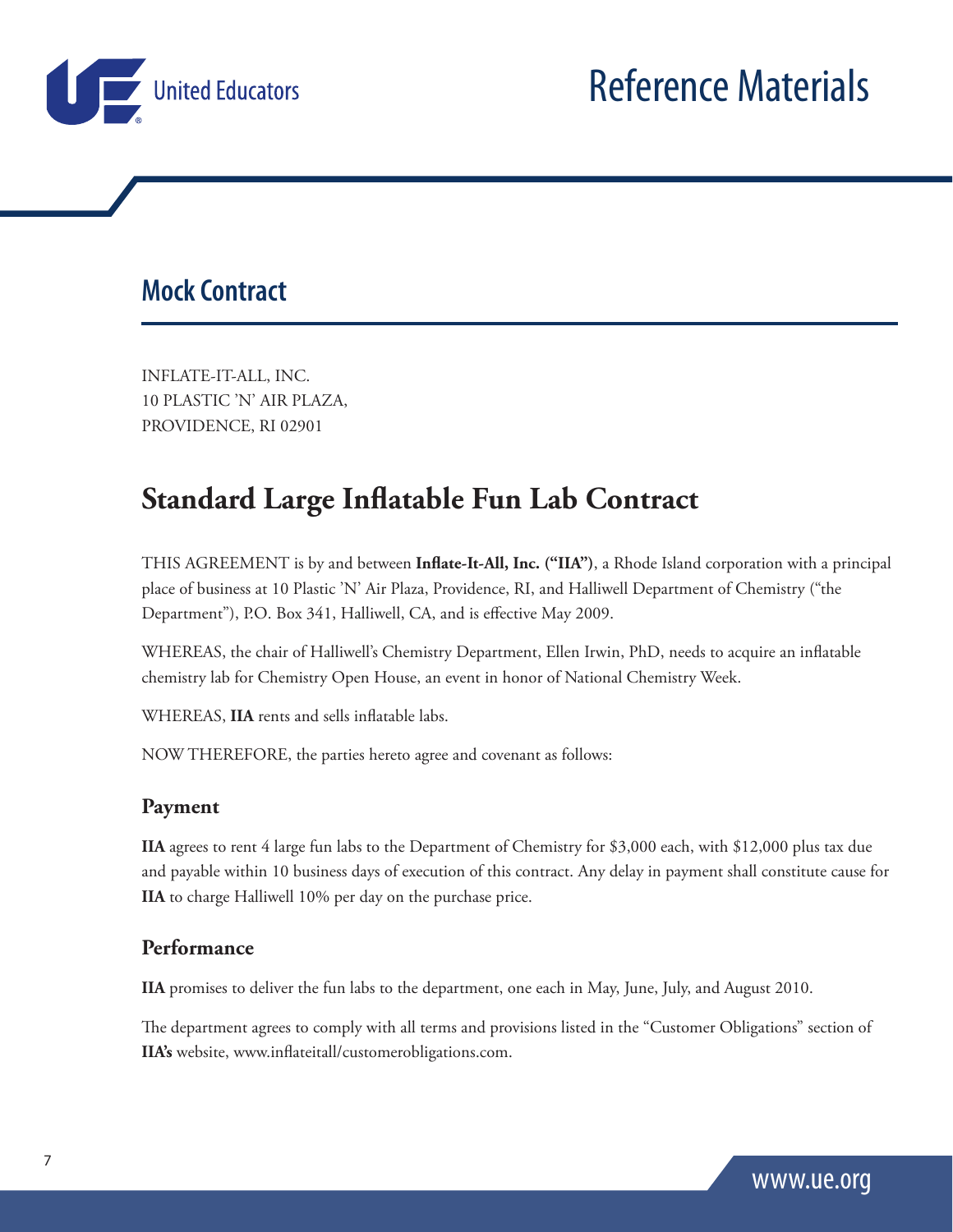**Modifications** This agreement may be supplemented, amended, or modified only by **IIA**. No supplement, amendment, or modification of this agreement shall be binding unless it is in writing and signed by a representative of **IIA**.

### **Indemnification**

United Educators

**IIA's** liability under this contract shall in no event be greater than the amount paid it hereunder by the department for one large inflatable fun lab.

## **Governing Law**

This agreement shall be interpreted under the laws of the State of Rhode Island. Any litigation under this agreement shall be resolved in the district courts of Providence County, Rhode Island.

**Inflate-It-All, Inc.**

 $\overline{a}$ 

 $\overline{a}$ 

George Irwin, Sales Manager Date

**Halliwell Department of Chemistry**

Your name, Business Manager Date

8

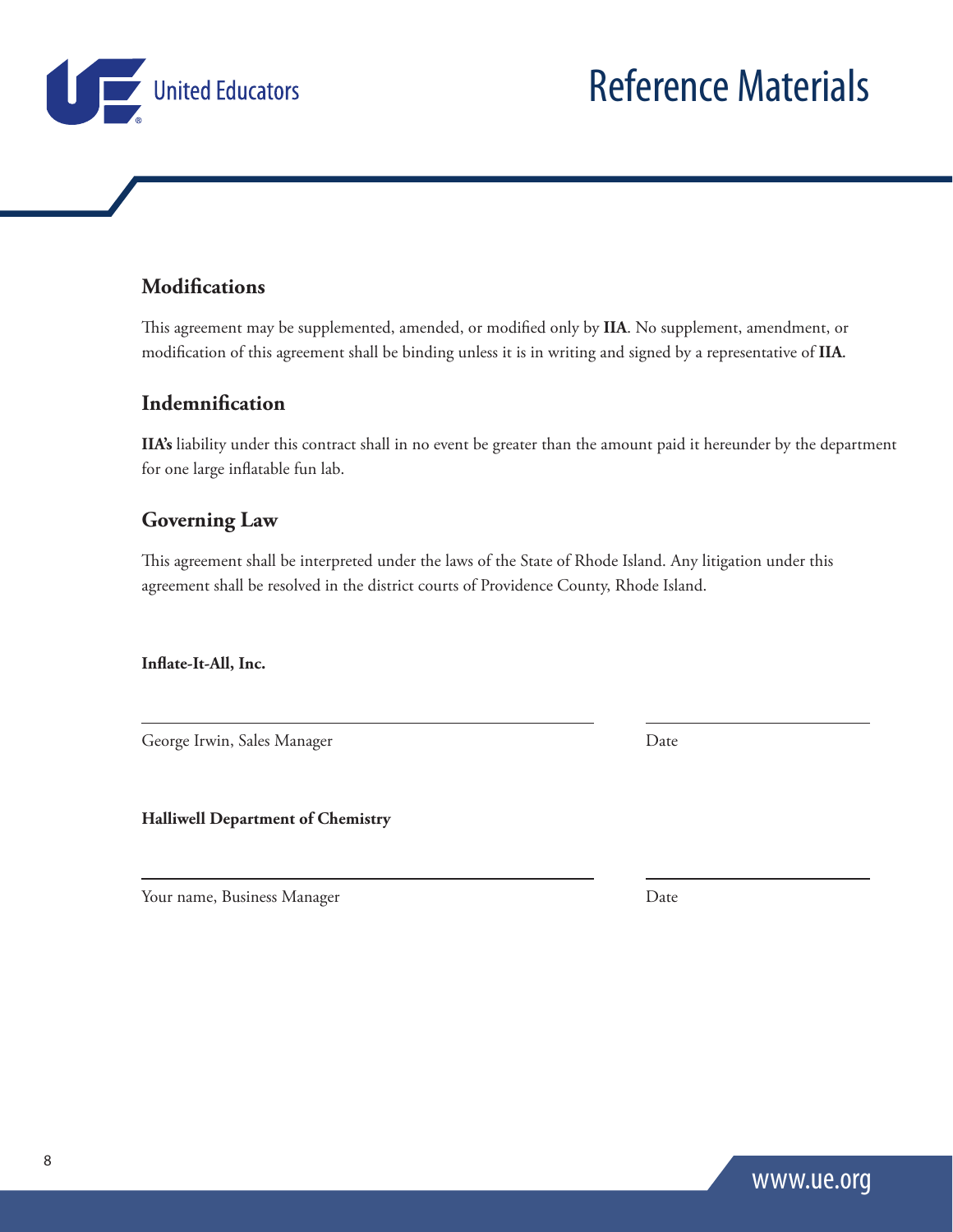

# Risk Research Bulletin

Business and Academic Operations

October 2006

# **Improving Contracting on Campus** Part 1: A Layperson's Guide to Understanding Contract Basics \*

Every year colleges and universities, through their administrators, faculty, and staff, enter into thousands of contracts that focus on a diverse array of activities, including outside services and supplies, facilities use, construction, copyright, and research. Yet, despite the prevalence of contracts on campus, many educational institutions have not educated staff about contracts or established a policy to quide employees responsible for contracting. The failure to understand contracts or a campus contracting policy can result in unexpected and sometimes serious liability for educational institutions and their employees who are involved in a contracting process.

Recently, United Educators studied more than 2,000 pending claims to identify the most preventable. Hundreds of these claims involved weak contracting practices by educational institutions, such as:

- **Relying on an oral agreement when a written contract would have memorialized and clarified** the rights and obligations of each party
- Behaving in a way that implies a contract when none exists
- Using a written agreement that lacks detail or includes ambiguous terms
- Entering into an agreement that cannot be performed as written or is onerous for the institution to perform
- Signing a form contract offered by a vendor that would put the institution at a disadvantage if a problem were to occur

Colleges and universities may avoid problems like these by helping nonlegal staff gain an understanding of contracts and by reviewing their institution's own contracting practices to ensure sound processes are in place.

# **Understanding Contract "Basics"**

#### **What is a contract?**

 $\frac{1}{2}$ 

A contract is an exchange of promises that the law will enforce. To create a legally enforceable contract, a promise must be given in exchange for consideration. Consideration is a promise to give something of value, such as a monetary payment, goods, or services. For example:

If the Rock Paper Scissors Company promises to provide XYZ University with 1,000 cases of paper, and in exchange XYZ promises to pay \$20,000 to Rock Paper Scissors, the two parties have created a contract. Each party's promise is given in exchange for consideration or something of value from the other party (\$20,000 in exchange for 1,000 cases of paper).

<sup>\*</sup>Note that "Part 2: Allocating Contracting Risks Between Parties" will appear in the November 2006 Risk Research Bulletin.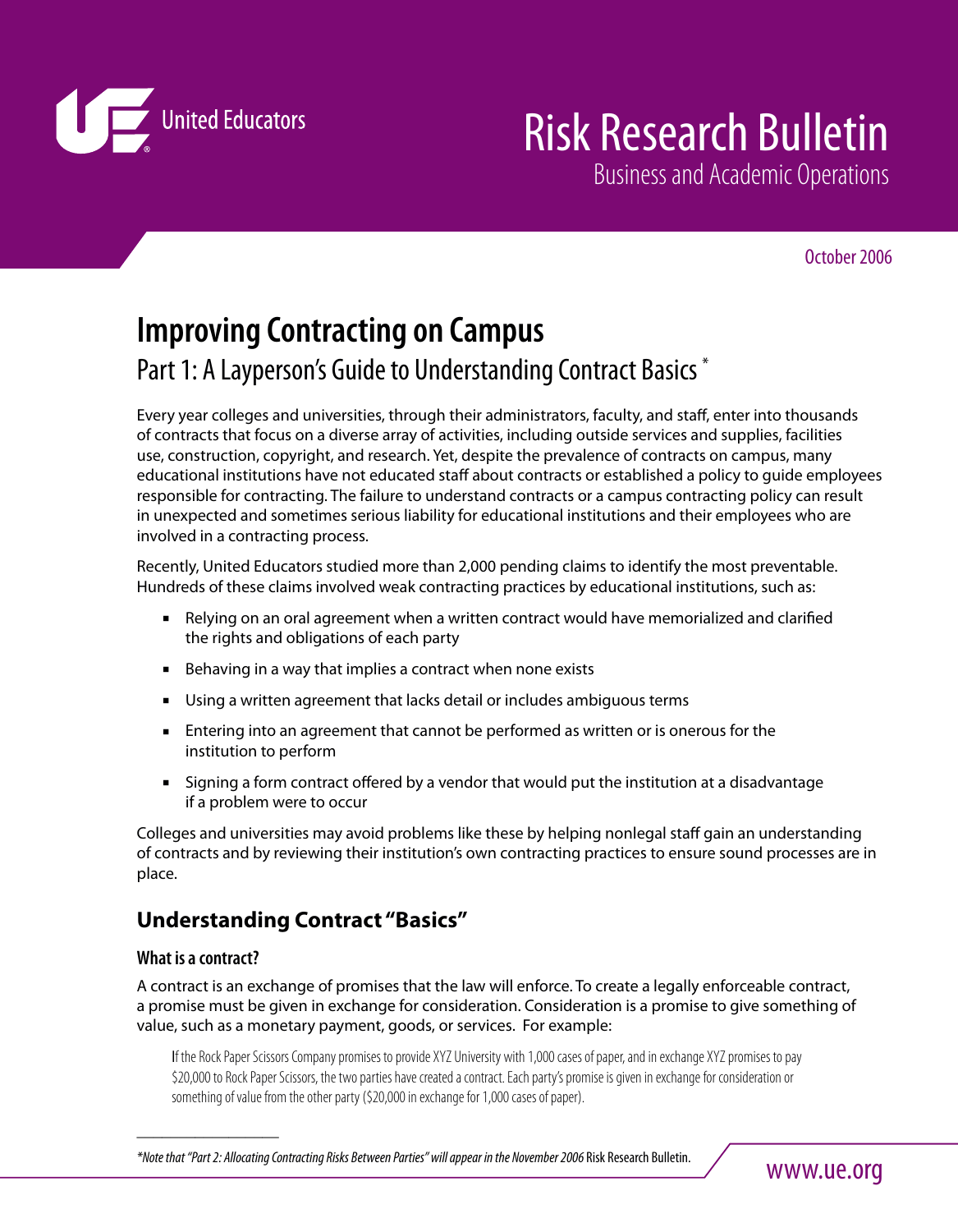The document that reflects a contract can take different forms and be referred to by different terms. For example, a letter, an agreement, a memorandum of understanding, a purchase order, a license, a ticket, and even an email can all be contracts if they reflect the parties' mutual assent to exchange promises.

#### **To be enforceable, does a contract have to be in writing?**

Not always. To many people the word contract connotes a document with lots of fine print, but that is only one type of contract—a written contract. A written document is not always necessary to create a contractual relationship. A "handshake deal" can also be enforceable. Courts have enforced contracts based on an oral exchange of promises or have recognized implied contracts from the behavior of the parties. The key to determining whether parties have formed an "oral contract" or an "implied contract" depends upon whether they can demonstrate a promise given in exchange for consideration.

Consider the following examples that highlight the problems involved with an oral contract and an implied contract:

#### An Exchange of Oral Promises:

Bernie Bridges, a representative of ABC College, tells the owner of Tip Top Trim, a local landscaping company, that the college will acquire property on Jan. 1 that will expand its campus by one-third. During this discussion, Bridges promises to pay Tip Top Trim one-third more for its services starting Jan. 1, and in exchange Tip Top Trim promises to perform the landscaping services for the entire campus through the end of the academic year.

On Dec. 22 Bridges is red, and his replacement, unaware of the oral contract with Tip Top Trim, retains Over the Hedge to provide the landscaping services for the new portion of the campus. Tip Top Trim sues the college for breach of contract. The college refutes the existence of any contract, but Tip Top Trim produces statements from its owner and Bridges that confirm the oral agreement. The college has nothing to contradict Tip Top Trim's evidence.

#### Tip Top Trim has a good chance of proving it had formed an oral contract with the college based upon the promises exchanged by the owner and Bernie Bridges, the prior representative of the college.

#### Behavior That Implies a Contract:

For the last 10 years, ABC College has had a handshake deal with Tip Top Trim to provide landscaping services for the entire campus. The college's director of buildings and grounds tells Tip Top Trim's owner that the institution will be expanding its campus by nearly a third in the coming year.

Tip Top Trim hires new employees, purchases additional equipment, and after the campus expansion, provides landscaping services for the new sections of the campus. For nearly a year, the college continues to pay Tip Top Trim its original fee and does not increase its payments. Tip Top Trim sues the college for breach of contract and seeks payment for the additional services provided. The company also seeks recovery of the costs required to hire employees and purchase equipment to service the entire campus in the event the college does not continue to retain Tip Top Trim's services.

Here, a court may determine that the college and Tip Top Trim had an implied contract. In trying to reach a fair result, a court can infer the existence of a contract from the parties' behavior. In doing so, it would consider the college's history of retaining the company without a written contract, the actions the company took in anticipation of the increased campus size, and the college's acceptance of Tip Top Trim's performance of landscaping services for the new portion of campus.

Even though neither arrangement between the college and Tip Top Trim involves a written exchange of promises, the college may still be obligated as if a written contract exists. Also, because neither an oral nor an implied contract involves a written document, the specific terms are vulnerable to the subjective and often faded memories of the representatives who negotiate these contracts. And if the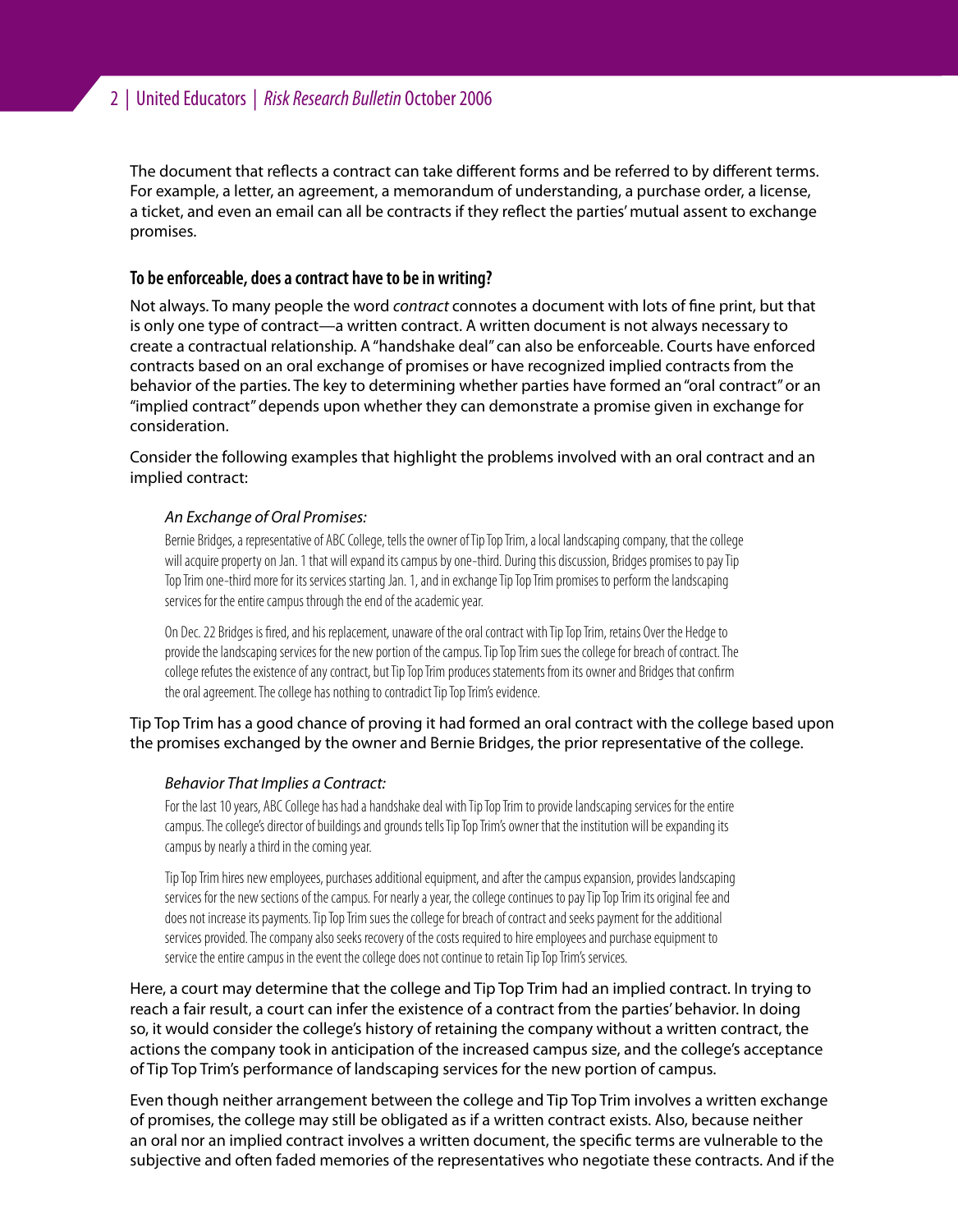representative has left the institution, those recollections would be even more tenuous and might be lost forever. Also, because the college has no record of these contractual agreements, it cannot point to a writing that clarifies or refutes another party's claims about the terms of the exchanged promises. Had the college required a written contract, the college's disputes with Tip Top Trim might have been avoided.

#### **Is a written contract preferable?**

Almost always. There's wisdom in the adage, "Get it in writing." A written contract has many advantages. It formalizes the promises exchanged between parties and details other terms affecting the performance of each promise, such as start and end dates and payment schedules. A written contract also ensures that each party understands what it is required to do under the contract. A written contract details each party's rights in the event one of them fails to perform, prematurely terminates, or otherwise breaches the contract. Finally, a written contract provides tangible proof of the parties' agreement. Because a well-drafted written contract provides clear guidance on all aspects of the parties' agreement, it can reduce and sometimes eliminate the need for parties to dispute or litigate the contract.

An informal handshake deal may seem less complicated and more trusting than a written contract. However, if a dispute arises between parties, that handshake will not provide any guidance on the exchanged promises or the rights and obligations of each party. A well-worded written contract saves an institution time, energy, and money that will be required to resolve misunderstandings about the terms or even the existence of a contract. When possible, an institution should strive to commit contractual agreements to writing.

#### **Will a written contract guarantee that the parties will avoid contract disputes?**

No. A dissatisfied party can always challenge the terms of a written contract. However, a well-drafted contract that accurately reflects the promises, rights, and obligations of each of the contracting parties provides the parties and, if necessary, a court with a road map for resolving these challenges. Yet, not all written contracts are well drafted. When an institution enters into a poorly written contract, problems can also ensue.

Common problems with written contracts are that they lack detail, omit important terms, are ambiguous, or cannot be performed as written. These problems are compounded when the institutional representative does not review the contract before signing it, reviews the contract but does not fully understand its terms, or reviews and ignores questionable terms because of the perceived benefits the contract will bestow upon the institution. For example:

Professor Oscar Optimistic and Learning Adventures, Inc., a well-reputed, national organization focused on outdoor leadership training, have been talking about a joint venture by which the university would establish a leadership program and the company would provide the outdoor training component to enrolled students. Learning Adventures is interested in gaining exposure to a wider audience of trainees who can then promote the training to others. Optimistic and the university believe the program will successfully attract future leaders as students to the university and improve its reputation.

Adventure Learning presents the professor with a contract that requires the university to enroll a minimum of 150 students in the program annually. The contract provides that failing to meet this requirement will result in a \$15,000 penalty and the contract's termination. While initially concerned about the penalty, Optimistic quickly concludes that the positive appeal of the leadership program is likely to attract a large number of students and signs the contract. In the first year of the program, only 75 students enroll.

Learning Adventures terminates the contract and demands the \$15,000 penalty. The professor is shocked that the company would take this action. Optimistic claims, on behalf of the university, that he employed all reasonable efforts to meet the contract's enrollment minimum and refuses to pay the penalty.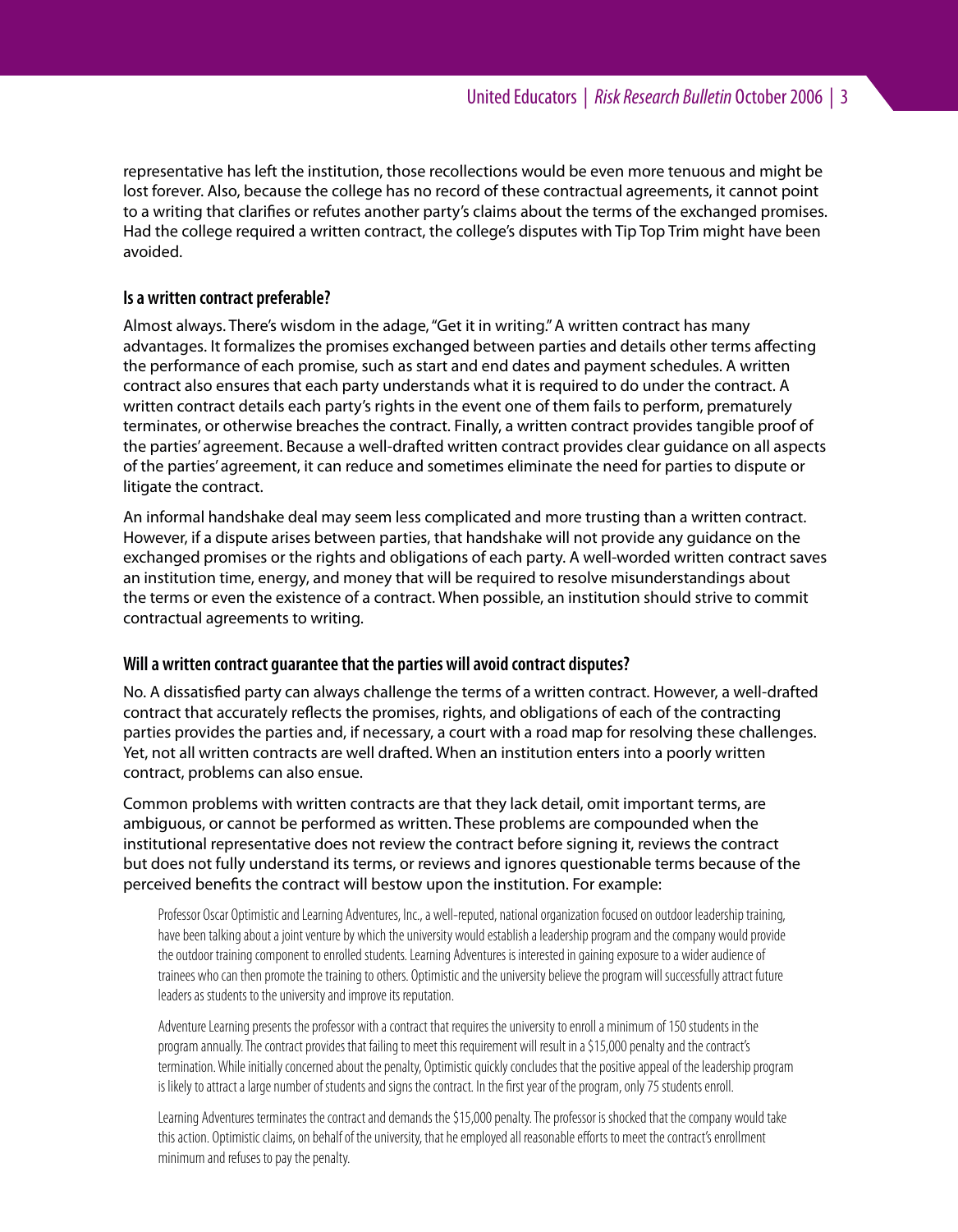In this case, Optimistic did not seriously consider how to best protect the university if the contract could not be performed. Rather, he placed undue emphasis on the likelihood that Learning Adventures' good reputation and services would attract students and the opportunity that the joint venture would benefit and improve the reputation of the university. To avoid entering into a contract that contains unfavorable terms, the institution's representative must ensure that the contract's language conforms with prior discussions, ask about the terms that disadvantage the institution, and seek the assistance of legal counsel when the contract is difficult to understand or appears unfair.

#### **Who should sign a contract on behalf of the institution?**

Generally, a written contract is not effective until the parties sign it. A signature indicates that the signing party agrees to and is bound by the contract's terms. When confronted with a contract dispute, courts routinely examine a contract for signatures and generally regard a party's signature as proof that the party understands and agrees to its terms even if the party did not actually read, understand, or fully agree with it.

As an entity, an educational institution cannot itself sign the contract. Rather, institutions are bound to written contracts when they are signed by an individual who has been authorized to act on its behalf. Typically, high-level administrators have that authorization. To increase the ease of doing business with outside contractors, top decision makers can also delegate that authority to other sta throughout the institution. Given the importance of this responsibility, colleges and universities must balance the need to ensure that contracts receive the appropriate level of review before they are signed against the need to increase the institution's ability to transact business in a timely and flexible manner. After carefully balancing these interests, each institution then needs to clearly identify those positions on campus that it authorizes to sign contracts.

#### **What happens if an employee signs a contract without authority?**

The results of an unauthorized signature on an agreement can have unfavorable consequences for both the institution and the signer.

Only those employees "with authority" should sign an institution's contracts. However, if an employee signs a contract without authority, in many instances the institution still will be bound to perform the agreement. If the other contracting party reasonably believes that the employee has authority to sign or enter into the contract, then the employee's "apparent authority" will bind the institution. Consider the following:

After serving as an outside computer consultant to the local university, the institution hired Charlie Cheatum to coordinate the updating of the university's computer system. Cheatum's position did not have authority to sign contracts. Nonetheless, he signed a contract that obligated the institution to purchase computer equipment from Farmer and the Dell Computers for a total cost of \$75,000. Cheatum regularly made similar purchases from Farmer and the Dell when he was an outside consultant for the university. Also, the university has not issued a policy or any other communication informing vendors, suppliers, and service providers such as the computer company that he was not authorized to sign the contract.

The college could be required to accept and pay for the computers if it was reasonable for Farmer and the Dell Computers to believe that Cheatum had authority to sign the agreement. A contracting policy that is well publicized and clearly identifies those positions on campus authorized to sign contracts is one way to provide important information to potential contractors.

Even though a court may require the university to perform the contract, unauthorized signers act at their own peril. For example: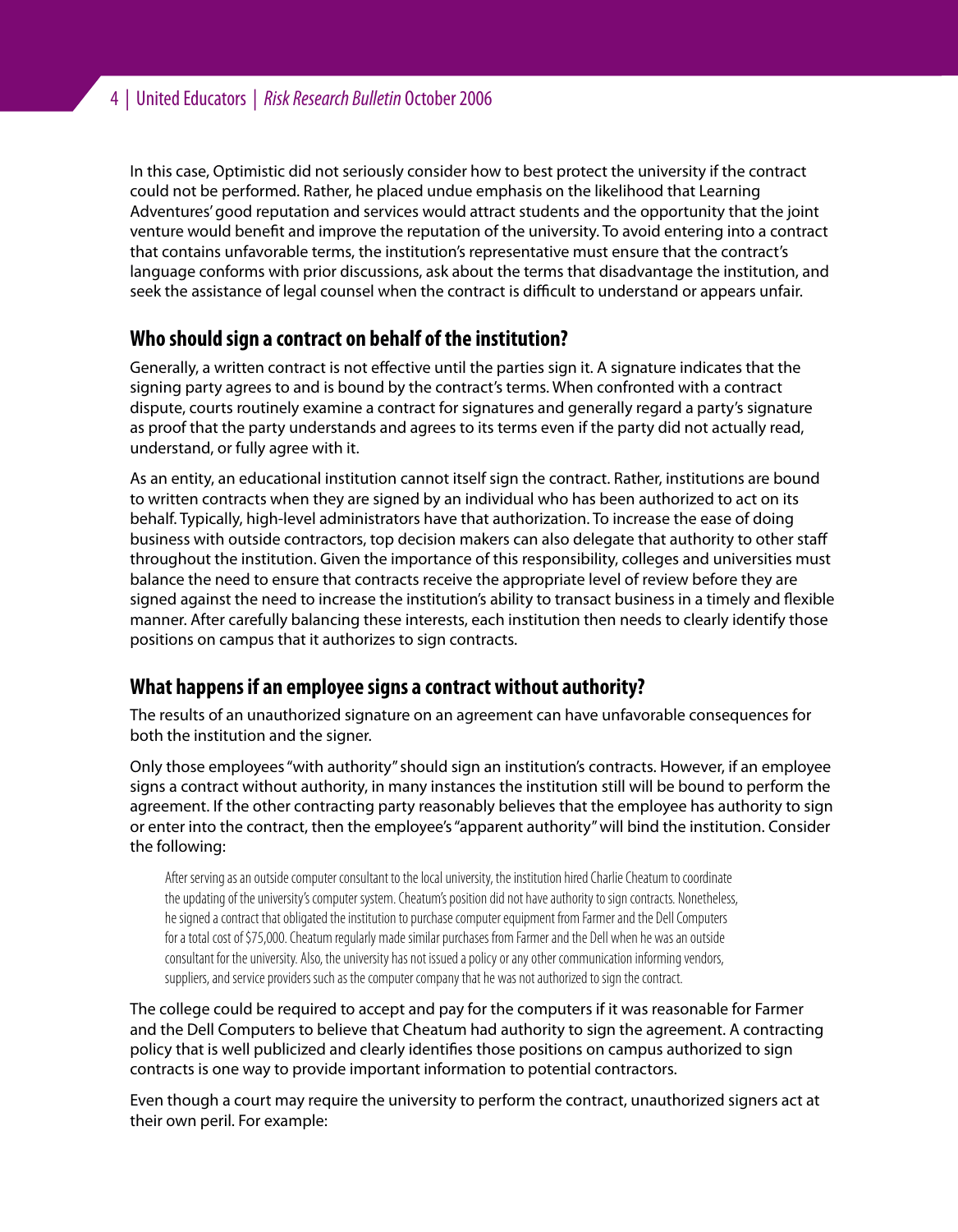The university first became aware that Charlie had signed the contract without authority when Farmer and the Dell sued it for breach of contract. The university terminated Charlie's employment for acting outside the scope of his employment and for the misuse of university funds, and then filed suit to hold him personally liable for the contract.

Institutions can view employees' unauthorized actions as taken outside the scope of their job responsibilities and may even be able to hold employees personally liable. To provide clear guidance, an institution's contracting policy can address both who has authority to sign agreements and the consequences to employees for signing contracts without authority.

#### **Improving Contracting Practices on Campus**

Colleges and universities can undertake the following strategies to improve their campus contracting practices and reduce the likelihood that they will encounter contract-related problems.

#### **1. Establish a Campus Contracting Policy**

A policy that requires written contracts is of paramount importance to improving campus contracting processes. The policy should also include a consistent practice of contract review and signing by authorized employees only.

■ Perform Contract Reviews

Campus policies typically require that every contract to which the institution is a party receive an appropriate level of review before it is signed. The employee who negotiates the contract may be the best person to perform the review because he or she can evaluate the accuracy of the promises contained in the contract. A contract review may also be reserved for higher level officials depending on the value of the contract or the type of business relationship that is contemplated. At the same time, it is important to understand that many contracts that do not involve large amounts of money can still present a large liability exposure for the institution. An institution may want to establish other criteria to trigger a heightened review of a contract. For example, an institution may require legal counsel to review all contracts that are nonroutine, extend over one year, or involve substantial complexity or liability exposure.

Many institutions find it helpful to use a checklist with a step-by-step quide for reviewing contracts. A checklist can be particularly useful when two or more employees are responsible for reviewing and signing a contract. The completed checklist details the steps that the contract reviewer undertook before it goes to the authorized people for signing. The guidance provided by a campus contracting policy or a contract review checklist or both can ensure that all institutional agreements are reviewed by the most appropriate persons before the institution agrees to them.

■ Establish Who Has Authority to Sign Contracts

Colleges and universities take different approaches when conferring contract signing authority upon employees. Institutions that want to promote a centralized contracting process will limit signature authority to a few people on campus, such as trustees, officers, or deans. However, that limitation can delay the signing process until after the small circle of signers completes other work priorities. To increase the speed of the contracting process and ease of doing business, institutions can expand the signing authority to a broader range of employees, including department heads and other lower level administrators, such as managers, directors, and supervisors. Institutions that employ the less-centralized approach may want to establish a tier of signers based on the contract's monetary value. For example, a policy could provide that supervisors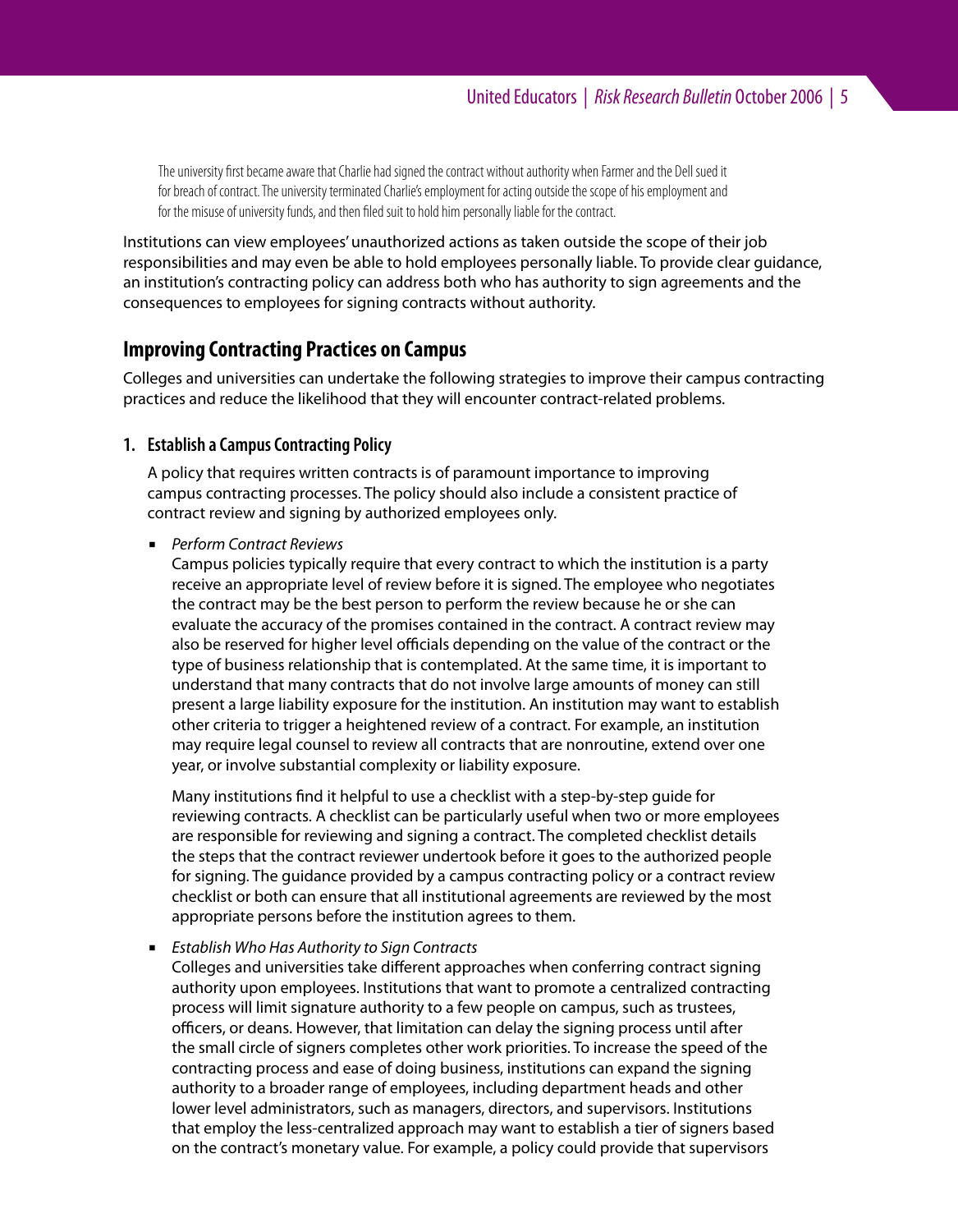can sign contracts involving an amount less than \$2,000, department heads can sign contracts up to \$5,000, and a trustee or officer must sign contracts involving amounts over \$5,000.

#### **2. Develop Model Forms for Routine Contracts**

Consider working with local or in-house counsel to develop form or model agreements for those types of contracts that are most common on your campus and then require the use of those forms. Examples of contracts for which educational institutions often develop forms include purchase orders, facilities use agreements, professional services or consulting contracts, and simple copyright licenses.

#### **3. Create a Central Repository for Contracts**

Institutions can manage their contractual commitments by developing a central repository for all pending agreements. Depending upon its size and the number of contracts, an institution could establish a single, central repository or a system of repositories broken down by college or department. Also, many institutions use contract management software to create and maintain a repository so that the institution can effectively track and monitor the performance, expiration, and renewal terms of its contracts. These software programs can also house the contract document as well as related items, such as documents referenced in the contract, side agreements, and information about the employees who are responsible for a particular contract.

Depending on the number of pending contracts, some institutions find it useful to appoint a contract manager to oversee the repository and take responsibility for monitoring the implementation of contracts. The manager can keep a watchful eye on both the institution's and the outside vendor's compliance with their respective obligations under the contract.

#### **4. Educate Representatives About Contracts and Campus Policy**

Educating institutional representatives involved in the contracting process about basic contract principles and the institution's policy is key to reducing contract-related claims. Many employees are intimidated by contracts and think, "I'm not a lawyer so I can't be expected to read or understand the language in a contract." Yet, these employees often are the most knowledgeable about the contract's subject matter and core promises. Moreover, contracts are interpreted based on the plain meaning of the language used to describe the exchanged promises, rights, and obligations of each party. If institutions can demystify basic contracts for employees who negotiate, review, and sign contracts, and inform them about the guidance and other resources contained in the campus contracting policy, the quality of the institution's contracting process is likely to improve.

Ideally, institutional representatives who are closer to and better understand a contract's subject matter can supplement any specialized review performed by legal counsel or other experts. To educate employees on campus contracting, institutions can use training seminars conducted by local or in-house legal counsel, create a contracts section on the institution's website, or write and distribute articles outlining critical information for employees to understand about contracts and the campus policy.

#### **A Final Word**

Many claims and unexpected liabilities are avoidable through clear campus contracting policies and procedures. An institution that takes the time to implement good contracting practices is more likely to be bound to written contracts that have been reviewed for favorable language and the less likely to face contractual problems.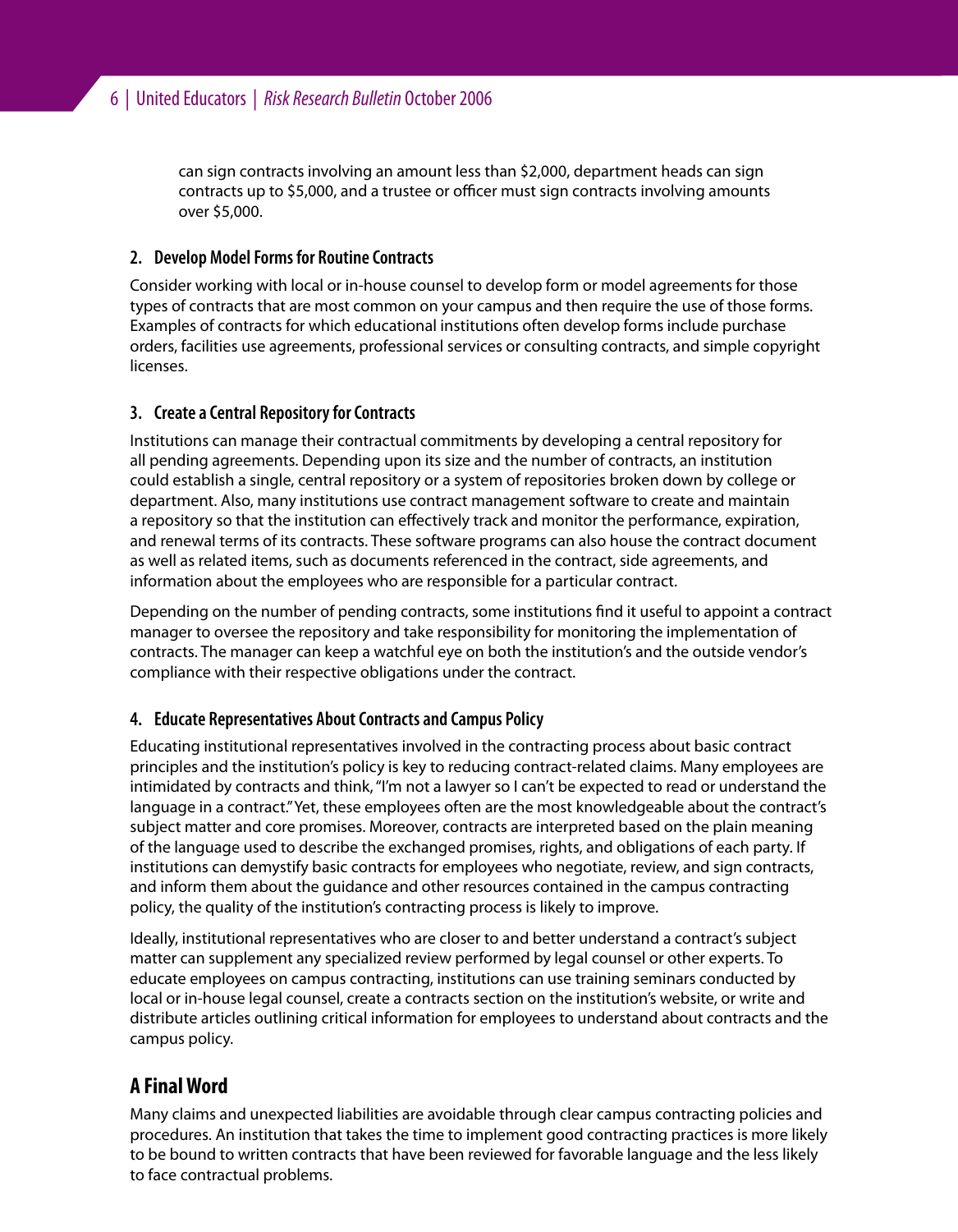#### **Acknowledgments**

For reviewing this article prior to publication, United Educators would like to thank Margaret McConnell, assistant general counsel, Maricopa Community Colleges, Lori Brown, university compliance officer, Seton Hall University, and Jeff Slonim, general counsel and secretary of the college, Fashion Institute of Technology.

#### **Resources**

#### **Articles**

**Birch, Randy.**"Primary Rules of Contract Interpretation." April 26, 2006. http://utahconstruction.blogspot.com/2006/04/primary-rules-of-contract.html

**Dewey, Mary C.**"Conference Risks? What Could Possibly Go Wrong?" The Association of Collegiate Conference and Events Directors-International, June-July 2006. https://www.acced-i.org/imis\_web/StaticContent/3/Pub/June06/risk.htm

**Gose, Ben.** "The Company that Colleges Keep." The Chronicle of Higher Education, 51(21), p. B1. http://chronicle.com/weekly/v51/i21/21b00101.htm

Ottinger, Patrick S. "Principles of Contract Interpretation." Louisiana Law Review, Spring 2000.

**"Procurement: Comprehensive Statements (2)."** National Association of College and University Business Officers. www.nacubo.org/x1287.xml

**Rogers, Jason B., Schubert, Margarath, Walter, Mathew, and Williams, Christine R.** "Advanced Contracts Administration—Listing of Available Resources." Paper presented at the NACUA Annual Conference, June 25-28, 2006. (Available to NACUA members at: www.nacua.org/fileStreamer/default.asp?file=/outline/docs/viii\_contracts/viii-06-06-2.doc.)

#### **Contracting Policies**

**Arizona State University** www.asu.edu/counsel/manual/index.html

**George Washington University** http://my.gwu.edu/files/policies/SigningofContractsandAgreements1.pdf

**Hofstra University** www.hofstra.edu/pdf/ORSP\_ContractExecutionPolicy.pdf

**Maricopa Community Colleges** www.maricopa.edu/legal/blc/index.htm

**Seton Hall University** http://admin.shu.edu/complianceprogram/ContractDocs/ContractsPolicy.htm

**University of North Carolina at Charlotte** www.legal.uncc.edu/contract.html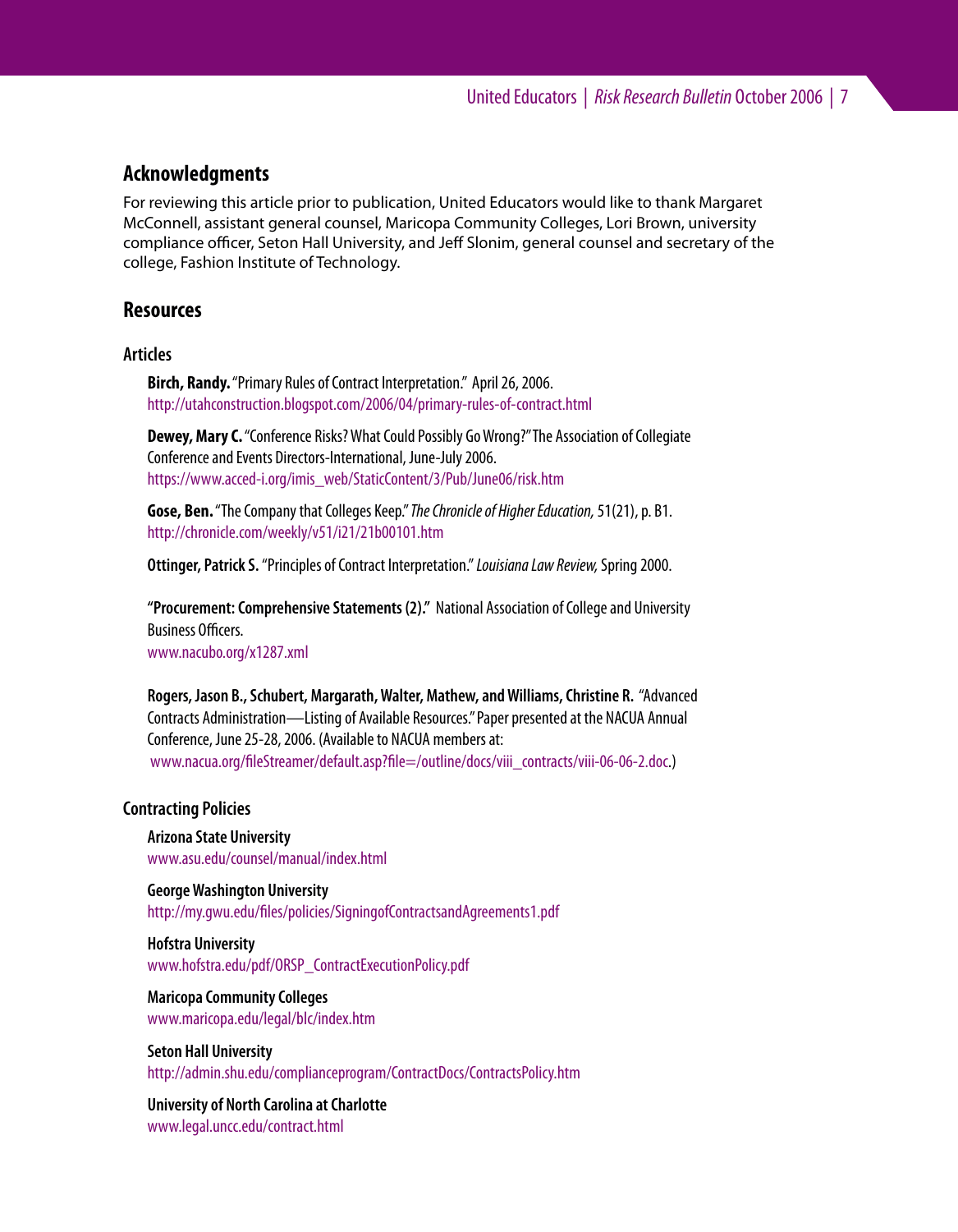#### 8 | United Educators | Risk Research Bulletin October 2006

#### **University of Texas**

www.utsystem.edu/ogc/smallcontracts/contractreview.cfm

#### **University of Tulsa**

www.utulsa.edu/research/PPG/contractreviewpolicy.html

#### **Yale University**

www.yale.edu/ppdev/GuideBusinessAgreementContracts.pdf

#### **Contract Review Checklists**

#### **Contracting Basics, Arizona State University** www.asu.edu/counsel/brief/contractbasics.html

**Contract Checklist, University of North Carolina at Charlotte** www.legal.uncc.edu/contract.html

**Contract Review Checklist, Seton Hall University**  http://admin.shu.edu/complianceprogram/ContractDocs/ContractsPolicy.htm (Go to listing in left-hand margin and click on "Contract Review Checklist")

**Guidelines for Written Contracts, Maricopa Community Colleges** www.maricopa.edu/legal/blc/guidelines.htm

**We welcome your suggestions regarding issues you would like UE to address. Please contact us at** risk@ue.org.

**For more information about UE, its services, and its policies, please visit our website at** www.ue.org. **The material appearing in this publication is presented for informational purposes and should not be considered legal advice or used as such.**

**Copyright © 2006 by United Educators Insurance, a Reciprocal Risk Retention Group. All rights reserved.**

# Education's Own Insurance Company.

United Educators Insurance, a Reciprocal Risk Retention Group, is a licensed insurance company owned and governed by more than 1,150 member colleges, universities, independent schools, public school districts, public school insurance pools, and related organizations throughout the United States. Our members range from small, private schools to multicampus public universities. UE was created to be "Education's Own Insurance Company" in 1987 on the recommendation of a national task force organized by the National Association of College and University Business Officers (NACUBO). Our mandate is to provide a long-term, stable alternative to the cyclical unavailability and erratic pricing of commercial liability insurance. We understand the special nature of education and are committed to reducing the overall cost of risk for our policyholders. UE members benefit from tailored coverages as well as value-added, education-specific services in claims and risk management. United Educators is Rated A (Excellent) by A.M. Best.

#### **For more information, visit our website www.ue.org or call us at (301) 907-4908.**



United Educators has a Best's Rating of A (May 2006). For the latest rating, access www.ambest.com.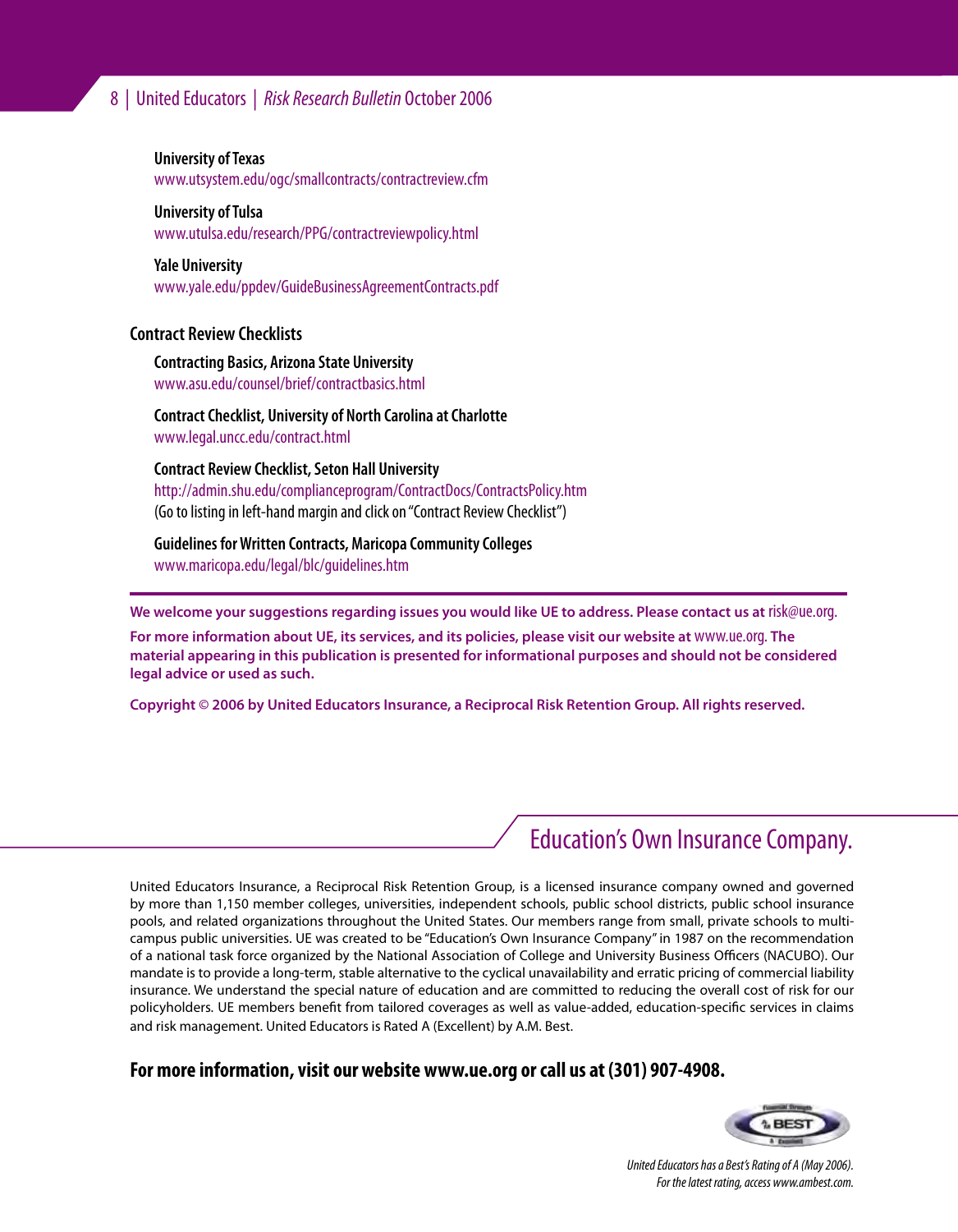



# **A Guide for Reviewing Contracts**

A careful review of any contract is important before an institution signs and agrees to legally enforceable promises, rights and obligations. (For more detailed information about contracting, see the "Resources" section below.) This guide highlights common contracting issues and can help promote consistent reviews by staff who are not lawyers. It is best suited for routine contracts involving the purchase of goods and services or the normal use of facilities and equipment. The guide is not intended to serve as a comprehensive listing of all potential contracting considerations. Contracts that would likely be beyond the scope of this guide include those involving complex transactions or specialized areas of law, such as construction, real estate, software licenses, technology transfers, finance and investment, or employment. Before using the guide, consult the institution's contracting policy to ensure this tool is consistent with the terms of the policy and appropriate for it.

#### **Using the Guide**

- 1. Complete an initial read through of the contract with an understanding that the institution will be bound by all terms contained in the contract and anything discussed with the other party that is not in the contract likely will not be enforceable. Helpful questions to consider as you read the contract include:
	- a. Do I understand what I've just read?
	- b. Is the language consistent with the institution's intent?
	- c. Can the institution perform as written?
- 2. Use section A below to note all language or contract terms that may not reflect the parties' intent.
- 3. Complete the remaining portions of this checklist.
- 4. Review all section A notes and checklist answers. **Answers appearing in a shaded box as well as any language or contract terms noted in section A have the potential to place the institution at risk**. Address any concerns in one of the following ways:
	- a. Seek further clarification to resolve the issue.
	- b. Negotiate or suggest more favorable language.
	- c. Determine—preferably with the assistance of legal counsel, the risk manager, or a senior business officer—that the institution can reasonably accept the potential negative consequences of leaving the current language "as is."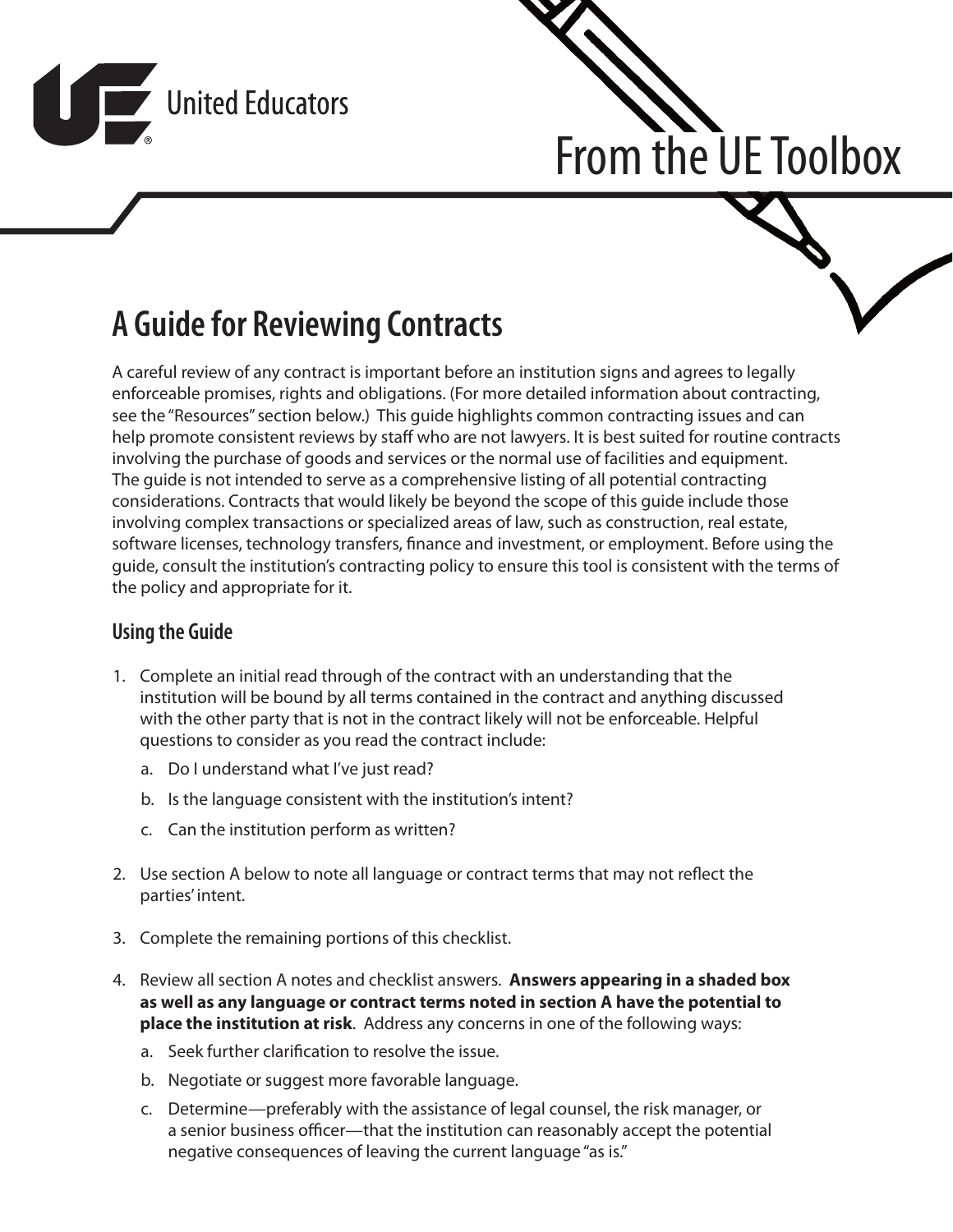### **A. Initial "Read Through" Notes**

Read the contract carefully and identify anything that seems ambiguous or may not reflect the intent of the parties. List those sentences here.

Continue this list on a separate sheet if necessary.

#### **B. Person Reviewing the Contract**

All written contracts an institution is considering entering into should, at a minimum, be reviewed by the person who is best situated to evaluate whether the contract's language reflects the parties' intent. Typically, this person is not a lawyer, but is knowledgeable about the contract's subject matter and integrally involved with its performance. Supplemental review by legal counsel or other affected campus personnel may be required.

|    |                                                                                                                                                                       | Yes | No | Don't<br>Know |
|----|-----------------------------------------------------------------------------------------------------------------------------------------------------------------------|-----|----|---------------|
|    | 1. Is one of these correct:                                                                                                                                           |     |    |               |
| a. | Is the person completing this guide knowledgeable about<br>the subject matter of the agreement?                                                                       |     |    |               |
| b. | Did the person knowledgeable about the subject matter<br>of the contract review and approve the contract before<br>forwarding it to the person completing this guide? |     |    |               |
| C. | Has the person completing this guide consulted with the<br>person knowledgeable about the subject matter of this<br>contract?                                         |     |    |               |

## **C. Core Contract Terms**

The contract's core terms should be clear, accurate, and easy to understand. These terms include those that identify or address the parties and their respective promises, rights, and obligations as well as the duration of the agreement, modifications, remedies for nonperformance, and dispute resolution.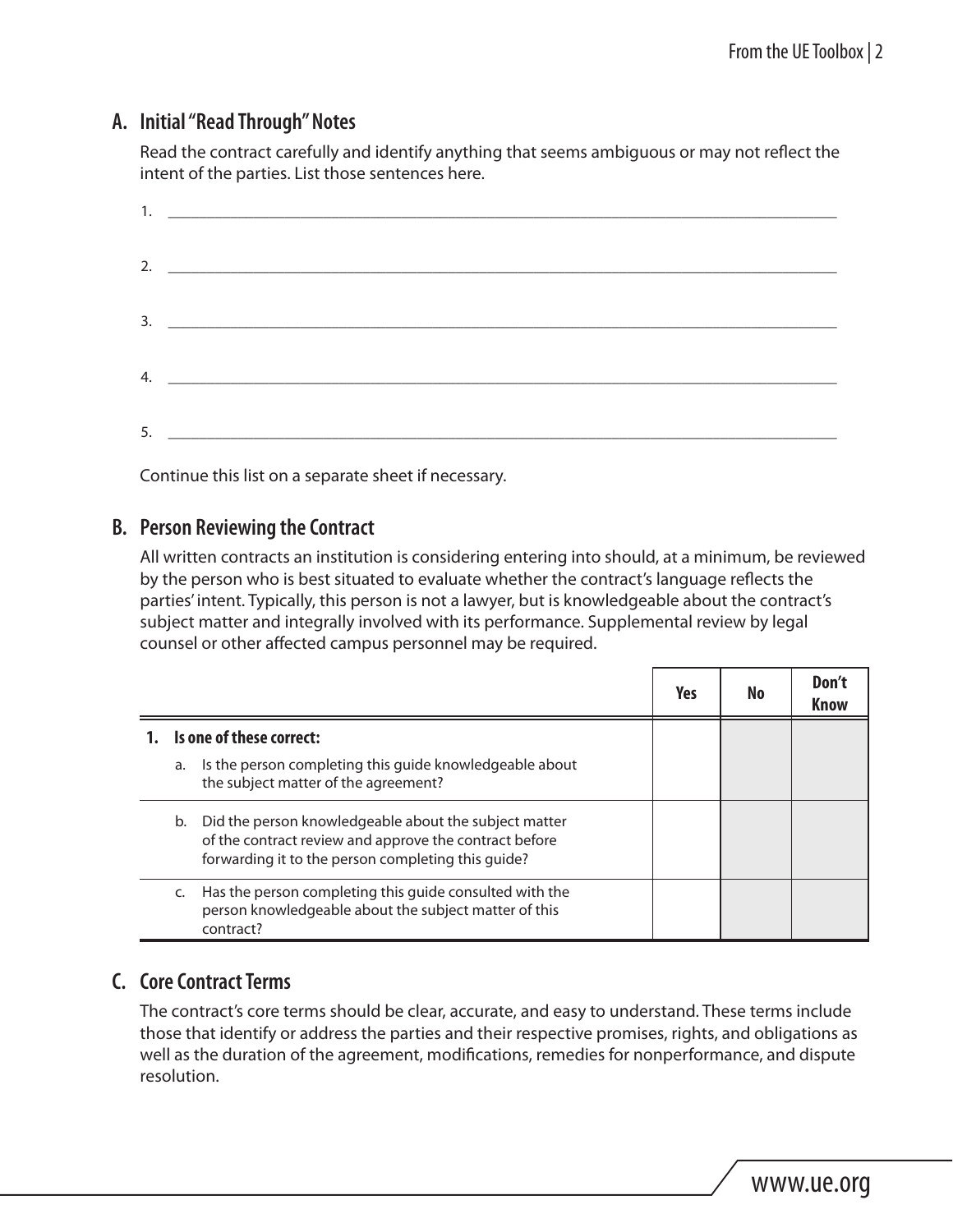|    |    |                                                                                                                                                                                                                                                                                                              | Yes | No | Don't<br><b>Know</b> |
|----|----|--------------------------------------------------------------------------------------------------------------------------------------------------------------------------------------------------------------------------------------------------------------------------------------------------------------|-----|----|----------------------|
| 1. |    | <b>Parties</b>                                                                                                                                                                                                                                                                                               |     |    |                      |
|    | a. | Does the contract correctly and accurately identify the<br>parties?                                                                                                                                                                                                                                          |     |    |                      |
|    | b. | Does the contract accurately identify each party's legal<br>status or type of entity (corporation, company, governmental<br>entity, and so forth)?                                                                                                                                                           |     |    |                      |
|    | c. | Can the other party assign the contract to another entity that<br>is not identified in the contract?                                                                                                                                                                                                         |     |    |                      |
| 2. |    | <b>Promises, Rights, and Obligations</b>                                                                                                                                                                                                                                                                     |     |    |                      |
|    | a. | Is the purpose of the contract described completely and<br>accurately?                                                                                                                                                                                                                                       |     |    |                      |
|    | b. | If the contract involves the payment of money, is the<br>payment amount promised under the contract correct?                                                                                                                                                                                                 |     |    |                      |
|    | C. | If the contract involves goods, services, or the use of facilities<br>or equipment, is the description of the goods, services,<br>facilities, or equipment promised under the contract<br>complete and correct (for example, quantity, size, type, time<br>and place of delivery, and standards of quality)? |     |    |                      |
|    | d. | Does the contract refer to any promise, standard, or other<br>term that is reflected in documents, websites, or other<br>resources that are not contained in or attached to the<br>contract?                                                                                                                 |     |    |                      |
|    | e. | Have all documents, websites, or other resources referenced<br>in the contract been reviewed to confirm that they are<br>consistent with the contract's terms?                                                                                                                                               |     |    |                      |
| د3 |    | <b>Duration</b>                                                                                                                                                                                                                                                                                              |     |    |                      |
|    | a. | Is the duration of the contract-that is, the beginning and<br>end of the contract's term-correct?                                                                                                                                                                                                            |     |    |                      |
|    | b. | Are all other dates concerning performance milestones<br>correct?                                                                                                                                                                                                                                            |     |    |                      |
|    | C. | Can the institution perform its promises within the contract's<br>duration and performance milestones?                                                                                                                                                                                                       |     |    |                      |
|    | d. | Does the contract's term automatically renew?                                                                                                                                                                                                                                                                |     |    |                      |
|    | e. | Is the institution comfortable with the manner in which the<br>contract renews?                                                                                                                                                                                                                              |     |    |                      |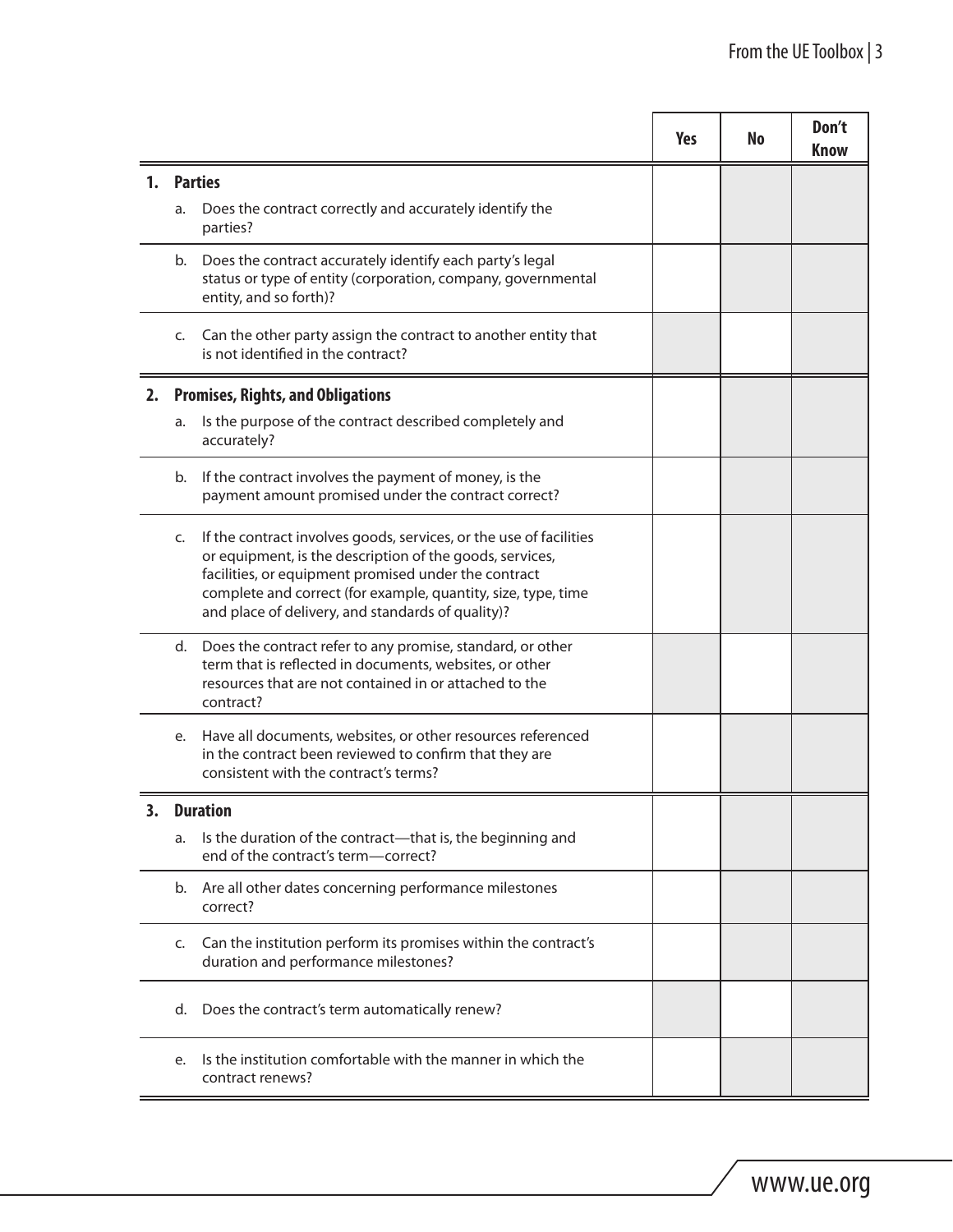|    |    |                                                                                                                                                                                                                | <b>Yes</b> | <b>No</b> | Don't<br><b>Know</b> |
|----|----|----------------------------------------------------------------------------------------------------------------------------------------------------------------------------------------------------------------|------------|-----------|----------------------|
| 4. |    | <b>Modifications</b>                                                                                                                                                                                           |            |           |                      |
|    | a. | Have the parties agreed that they can modify the terms of<br>the contract?                                                                                                                                     |            |           |                      |
|    | b. | Can either party modify the terms through unilateral action?                                                                                                                                                   |            |           |                      |
|    | C. | Can the parties modify the terms by mutual consent?                                                                                                                                                            |            |           |                      |
|    | d. | Does the contract state that a writing signed by the parties is<br>required to show their mutual consent to modifications?                                                                                     |            |           |                      |
| 5. |    | <b>Remedies for Nonperformance</b>                                                                                                                                                                             |            |           |                      |
|    | a. | Does the contract state that a breach of its terms entitles<br>the nonbreaching party to one or more of the following:<br>automatic damages, accelerated payments, injunctive relief,<br>or penalties?         |            |           |                      |
|    | b. | Does the contract clearly state the circumstances, if any,<br>under which either party can terminate the agreement<br>before the end of its term?                                                              |            |           |                      |
|    | c. | Does the contract require written notice of a party's intent to<br>terminate the contract before the end of its term?                                                                                          |            |           |                      |
|    | d. | Does the contract allow either party to terminate the<br>contract for cause?                                                                                                                                   |            |           |                      |
|    | e. | Does the contract clearly define the circumstances that can<br>prompt a for-cause termination?                                                                                                                 |            |           |                      |
|    | f. | Does the contract allow either party to terminate the<br>contract without cause or for convenience?                                                                                                            |            |           |                      |
|    | g. | Does the contract allow either party to terminate the<br>contract due to acts of God or other extraordinary<br>circumstances that cannot be controlled by the parties (that<br>is, a force majeure provision)? |            |           |                      |
|    | h. | Does the contract allow a breaching party the opportunity to<br>cure or correct its breach within a reasonable time frame?                                                                                     |            |           |                      |
| 6. |    | <b>Dispute Resolution</b>                                                                                                                                                                                      |            |           |                      |
|    | a. | Does the contract require binding arbitration to resolve<br>disagreements or claims arising out of it?                                                                                                         |            |           |                      |
|    | b. | Does the contract permit the use of voluntary, nonbinding<br>mediation to resolve disagreements or claims arising out of<br>it?                                                                                |            |           |                      |
|    | c. | When a dispute arises, are the contract's terms to be<br>interpreted under the laws of a state different from the state<br>in which the institution is located?                                                |            |           |                      |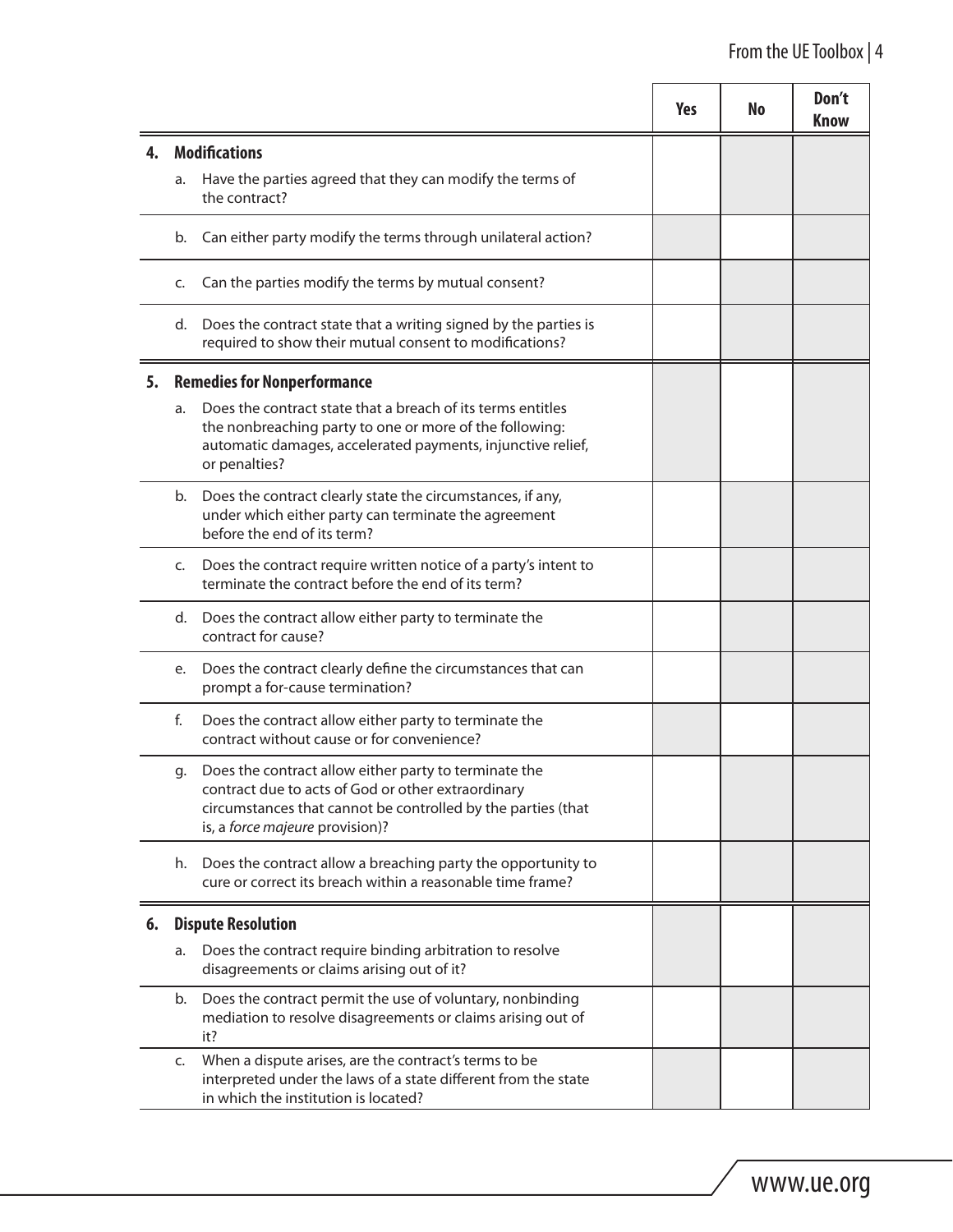|    |                                                                                                                                                                                                                              | Yes | No | Don't<br><b>Know</b> |
|----|------------------------------------------------------------------------------------------------------------------------------------------------------------------------------------------------------------------------------|-----|----|----------------------|
|    | d. When a dispute arises, does the contract require it to be<br>litigated in a state different from the state in which the<br>institution is located?                                                                        |     |    |                      |
| e. | Does the contract impose a time frame within which the<br>institution must file a legal claim or sue for a breach of<br>contract that is shorter than the state's statute of limitations<br>for contract claims or lawsuits? |     |    |                      |
| f. | Does the contract require the institution to pay for attorney<br>fees, court costs, or other litigation expenses of the other<br>party in the event of a dispute?                                                            |     |    |                      |

#### **D. Responsibility for Third-Party Injuries**

Every written contract should address how the parties will share or allocate responsibility for third-party claims arising out of the parties' actions under the contract. Additionally, insurance is important proof of a contracting party's ability to pay for third-party claims. The institution should require, and be particularly attentive to, both risk allocation and proof of insurance provisions in its contracts.

|    |                                                                                                                                                                                                                                        | Yes | No | Don't<br><b>Know</b> |
|----|----------------------------------------------------------------------------------------------------------------------------------------------------------------------------------------------------------------------------------------|-----|----|----------------------|
|    | <b>Risk Allocation Between the Parties</b>                                                                                                                                                                                             |     |    |                      |
| a. | Does the contract contain a risk allocation provision (e.g.,<br>an indemnification, hold harmless, or waiver or release of<br>liability clause)?                                                                                       |     |    |                      |
| b. | Is the risk allocation provision clearly written and easy to<br>understand?                                                                                                                                                            |     |    |                      |
| C. | Does the contract contain (choose one of the following):                                                                                                                                                                               |     |    |                      |
|    | A one-sided or broad risk allocation provision that<br>i.<br>requires the institution to assume full responsibility and<br>pay for all claims arising out of the contract, including<br>claims caused by the other party's negligence? |     |    |                      |
|    | An intermediate provision that requires the institution<br>ii.<br>to assume responsibility for losses caused by the joint<br>negligence of both parties?                                                                               |     |    |                      |
|    | iii. A limited or mutual provision that requires each party<br>to remain responsible for losses caused by its own<br>negligence?                                                                                                       |     |    |                      |
| d. | Does the risk allocation provision require the institution to<br>assume responsibility for the other party's negligent acts or<br>to pay claims that the institution did not cause?                                                    |     |    |                      |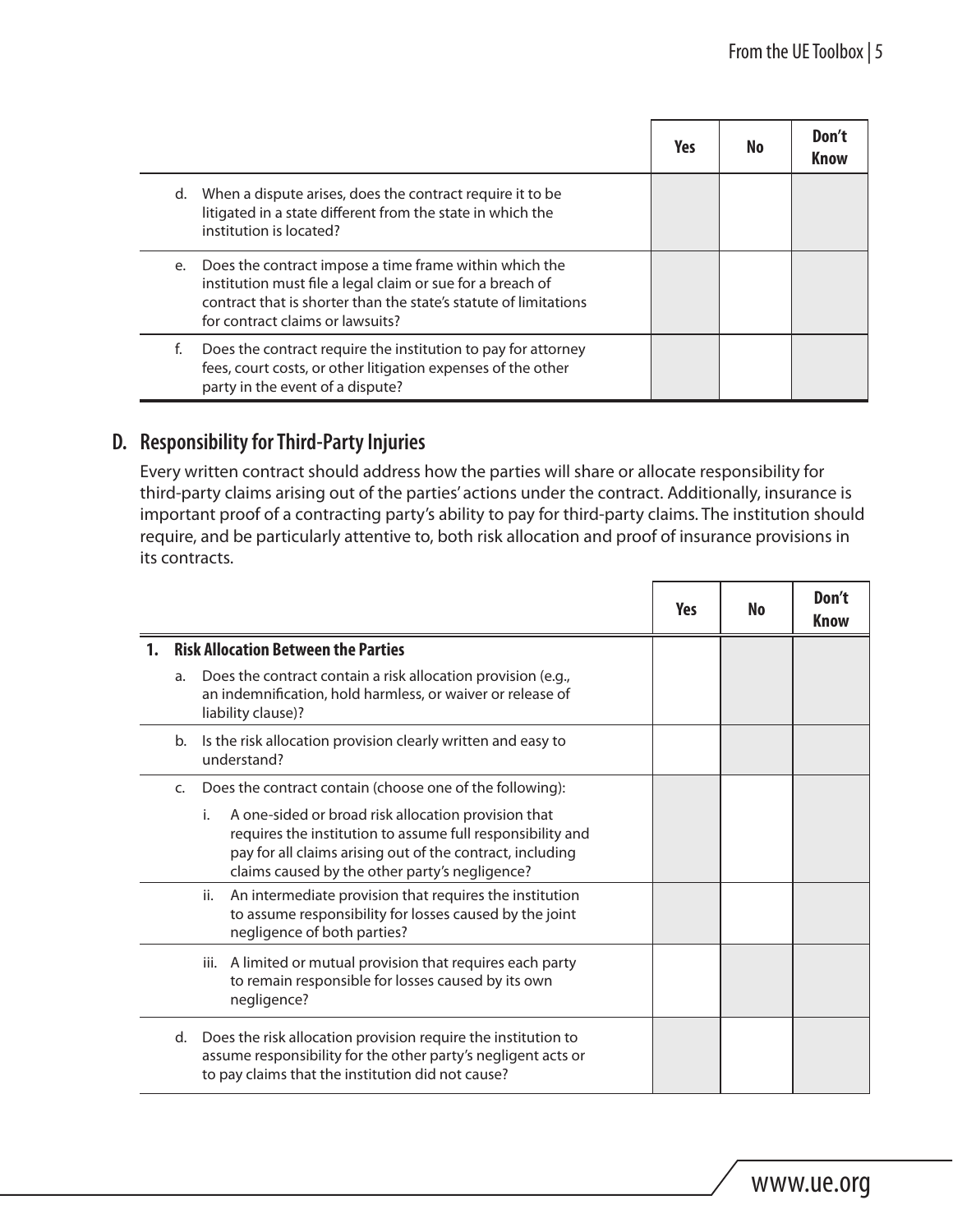|    |    |                                                                                                                                                                                                         | Yes | <b>No</b> | Don't<br><b>Know</b> |
|----|----|---------------------------------------------------------------------------------------------------------------------------------------------------------------------------------------------------------|-----|-----------|----------------------|
|    | e. | Is the risk allocation provision consistent with the<br>institution's contracting policies?                                                                                                             |     |           |                      |
|    | f. | Does the contract place a monetary limit on the amount<br>of liability assumed by the other party?                                                                                                      |     |           |                      |
| 2. |    | <b>Insurance Requirements</b>                                                                                                                                                                           |     |           |                      |
|    | a. | Has the other party requested or required the institution<br>to carry certain lines or amounts of insurance?                                                                                            |     |           |                      |
|    | b. | Has the institution requested or required the other party<br>to carry certain lines and amounts insurance?                                                                                              |     |           |                      |
|    | C. | Are the insurance limits requested or required of the<br>contracting parties adequate for the potential<br>exposures presented by the contract?                                                         |     |           |                      |
|    | d. | Does the contract require the other party to provide<br>certificates of insurance to the institution before the<br>contract is signed?                                                                  |     |           |                      |
|    | e. | Does the contract require the other party to name<br>the institution as an "additional insured" through an<br>endorsement to the other party's insurance policies that<br>are required by the contract? |     |           |                      |
|    | f. | Does the contract state that the other party's insurance<br>will provide primary coverage for claims arising out of<br>the contract?                                                                    |     |           |                      |
|    | g. | Has the institution obtained verification prior to signing<br>the contract that the other party has met all insurance<br>requirements?                                                                  |     |           |                      |

#### **E. Signature**

The persons signing the contract on behalf of the institution and the other party must each have authority to bind their respective party to the contract. The institution's representative should seek proof of signing authority from the other party's representative.

 $\Box$ 

|    |                                                                                                                                                   | Yes | No | Don't<br><b>Know</b> |
|----|---------------------------------------------------------------------------------------------------------------------------------------------------|-----|----|----------------------|
| a. | Does the person signing the contract on behalf of the<br>institution have authority to commit the institution to the<br>contract?                 |     |    |                      |
| b. | Are the name and title of the person signing the contract on<br>behalf of the institution correct?                                                |     |    |                      |
| C. | Has the person signing the contract on behalf of the other<br>party provided proof of his authority to commit the other<br>party to the contract? |     |    |                      |
| d. | Are the name and title of the person signing the contract on<br>behalf of the other party correct?                                                |     |    |                      |

٦

⊤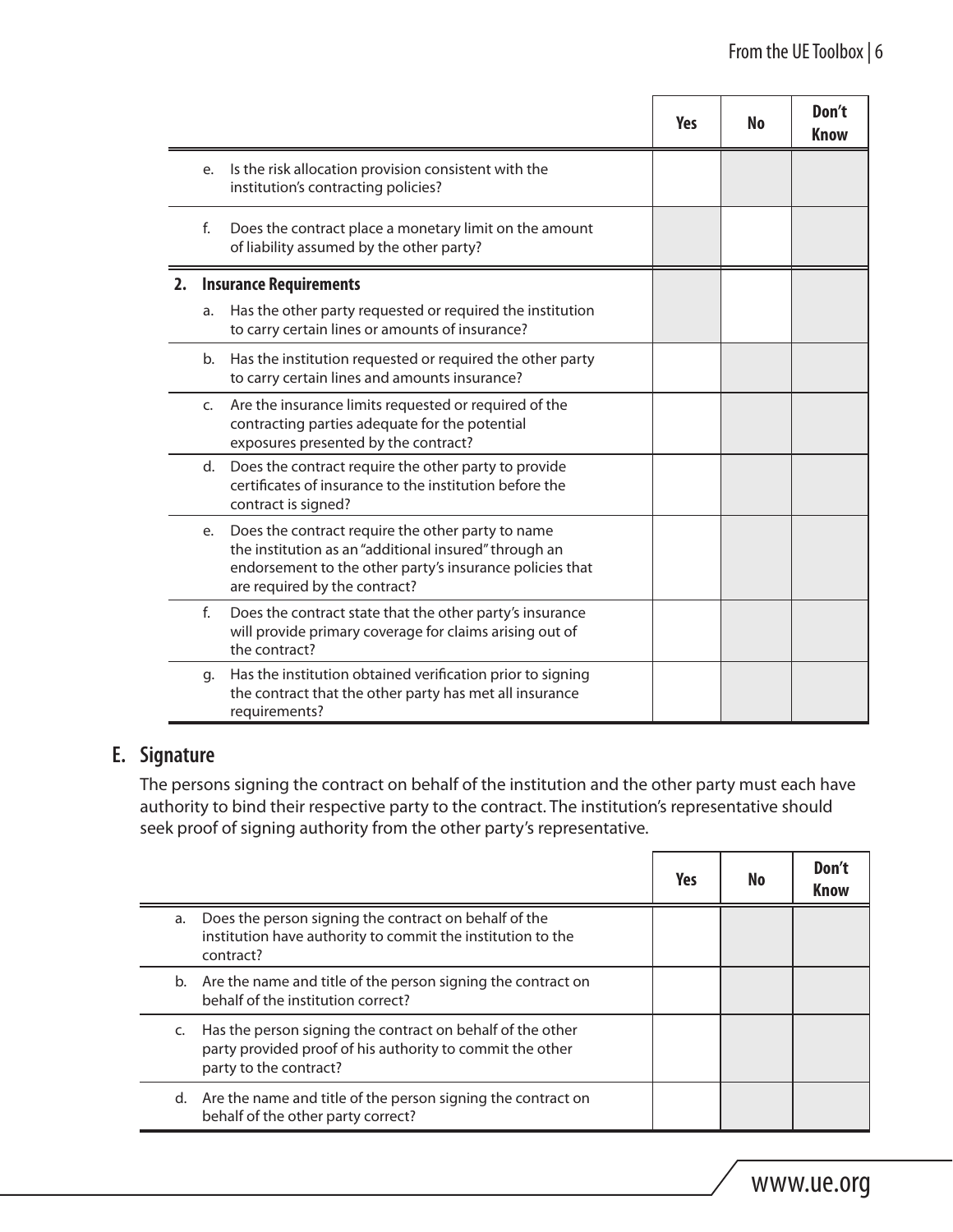#### **F. General Appearance**

Written contracts should not contain any errors, particularly those that have the potential to change the terms of the agreement or create ambiguities about them. Staff members who review contracts for the institution should identify any suspected errors for correction before the contract is signed.

|    |                                                                                             | Yes | No | Don't<br>Know |
|----|---------------------------------------------------------------------------------------------|-----|----|---------------|
| а. | Are the spelling, formatting, grammar, and punctuation used<br>in the contract all correct? |     |    |               |
| b. | Have any errors or mistakes been identified and corrected?                                  |     |    |               |
| C. | Is the general appearance of the contract professional and<br>accurate?                     |     |    |               |

#### **Conclusion**

Your contract review is complete. Remember to review any notes you made in section A and the checked answers in the guide's remaining sections. Because of potential risk to the institution, we recommend additional discussion with legal counsel, the risk manager, or a senior business officer about these items using the guidelines on page 1 at step 4.

#### **Resources**

- "Improving Contracting on Campus: Part 1: A Layperson's Guide to Understanding Contract [Basics,](http://www.ue.org/membersonly/GetDocument.asp?id=835)" *Risk Research Bulletin*, October 2006
- <sup>n</sup>["Improving Contracting on Campus: Part 2: Allocating Risks Between Parties,"](http://www.ue.org/membersonly/GetDocument.asp?id=848) *Risk Research Bulletin*[, December 2006](http://www.ue.org/membersonly/GetDocument.asp?id=848)

**The material appearing in this publication is presented for informational purposes and should not be considered legal advice or used as such.**

**Copyright © 2008 by United Educators Insurance, a Reciprocal Risk Retention Group. All rights reserved. Contents of this document are for members of United Educators only. Permission to post this document electronically or to reprint must be obtained from United Educators.**

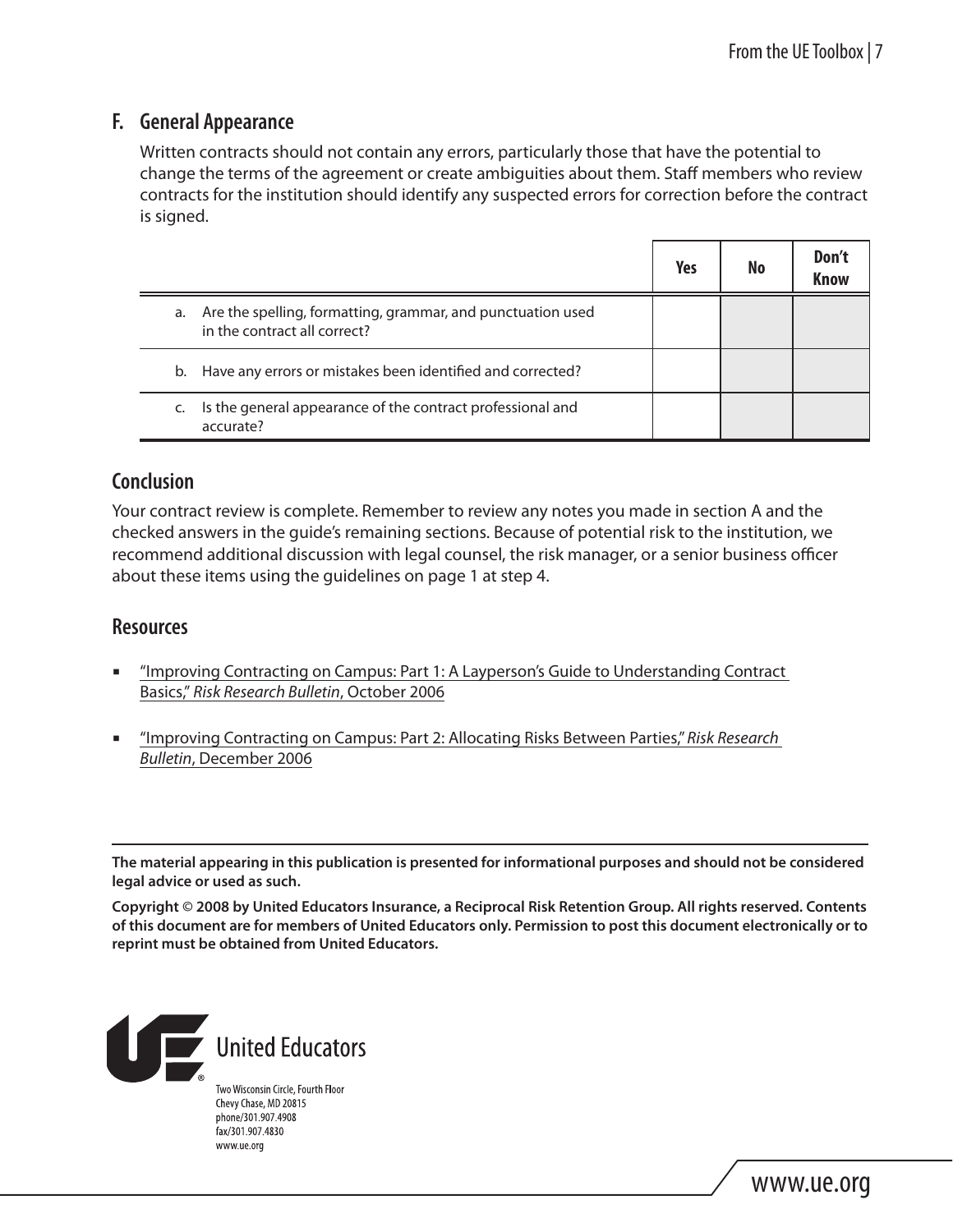

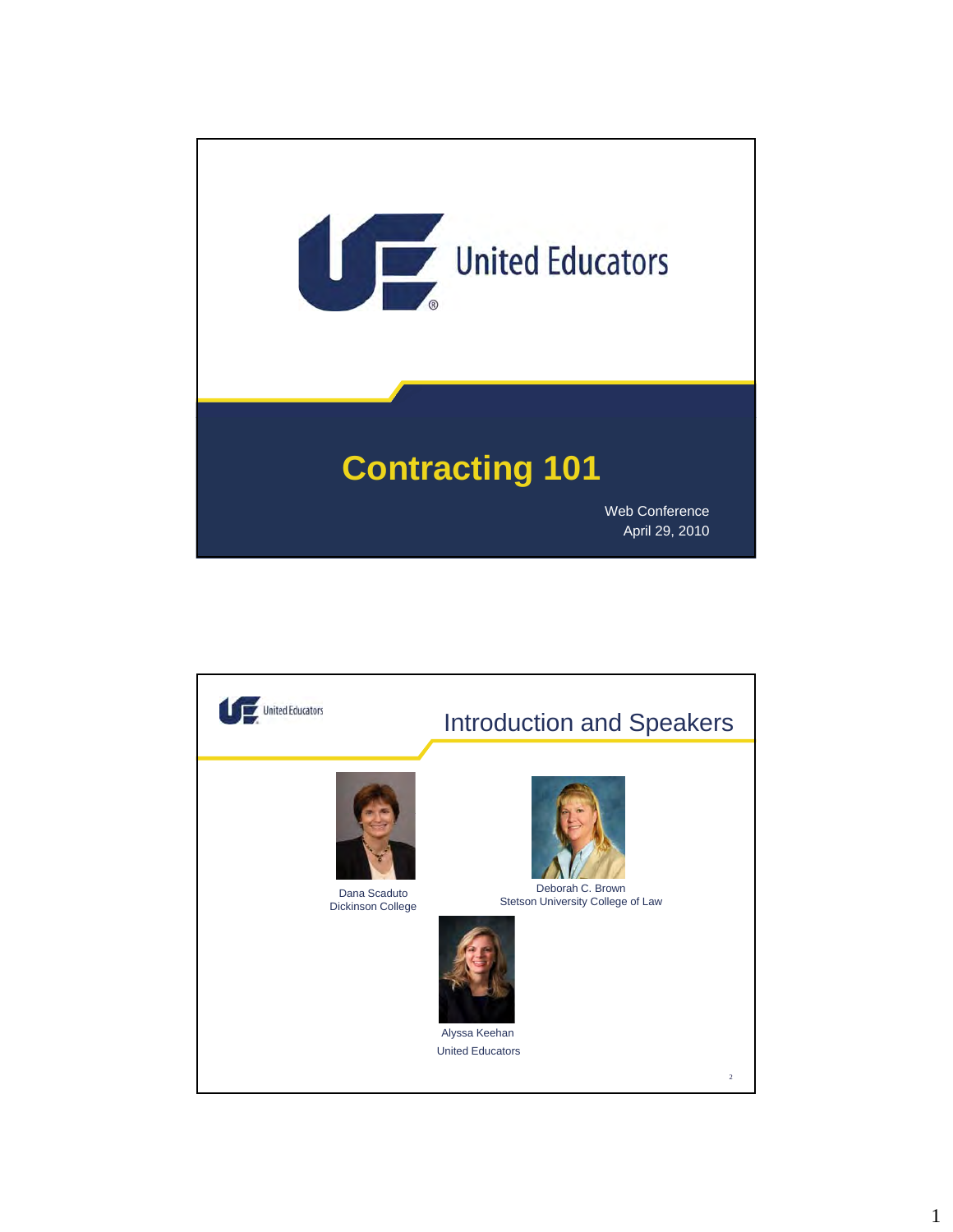

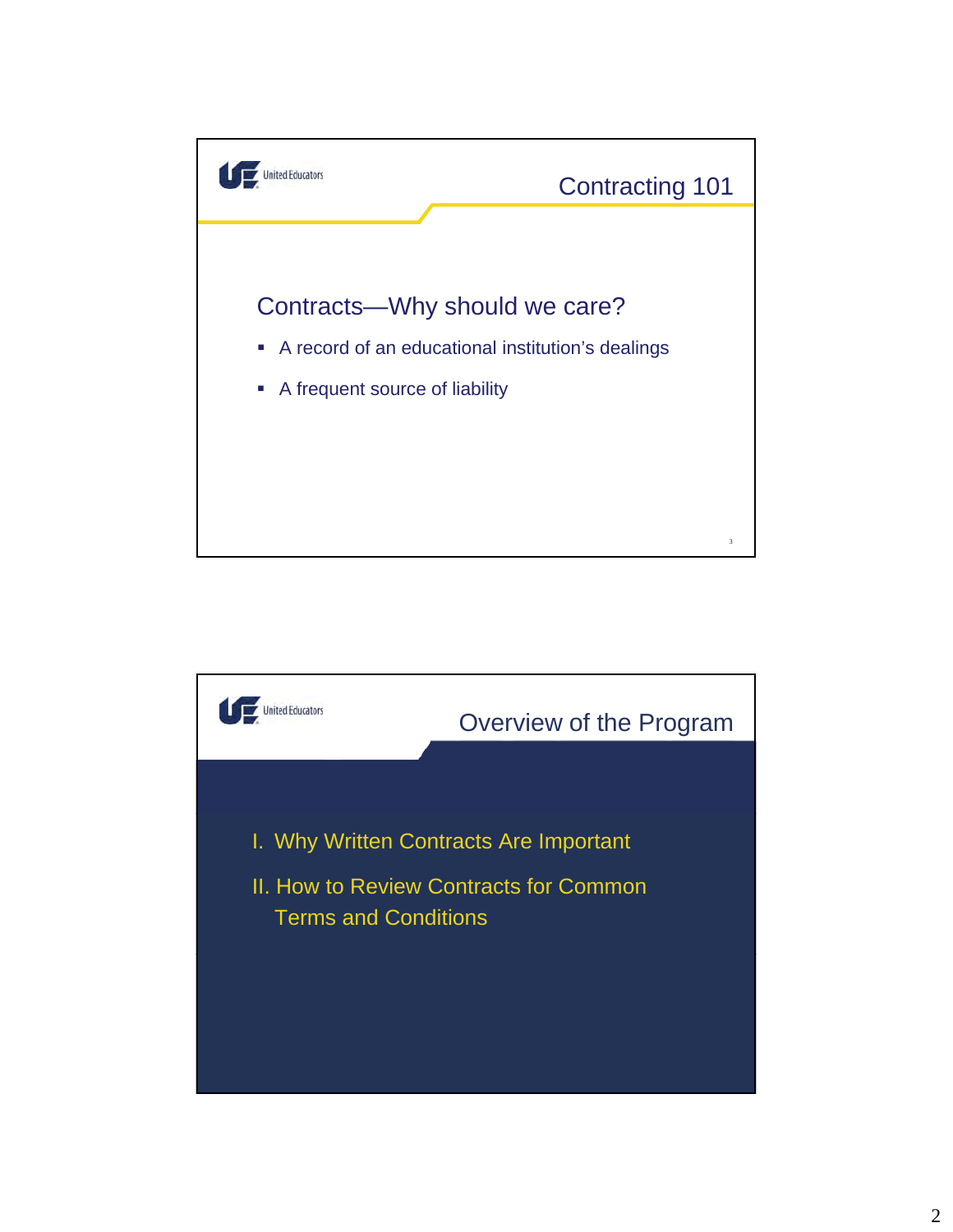

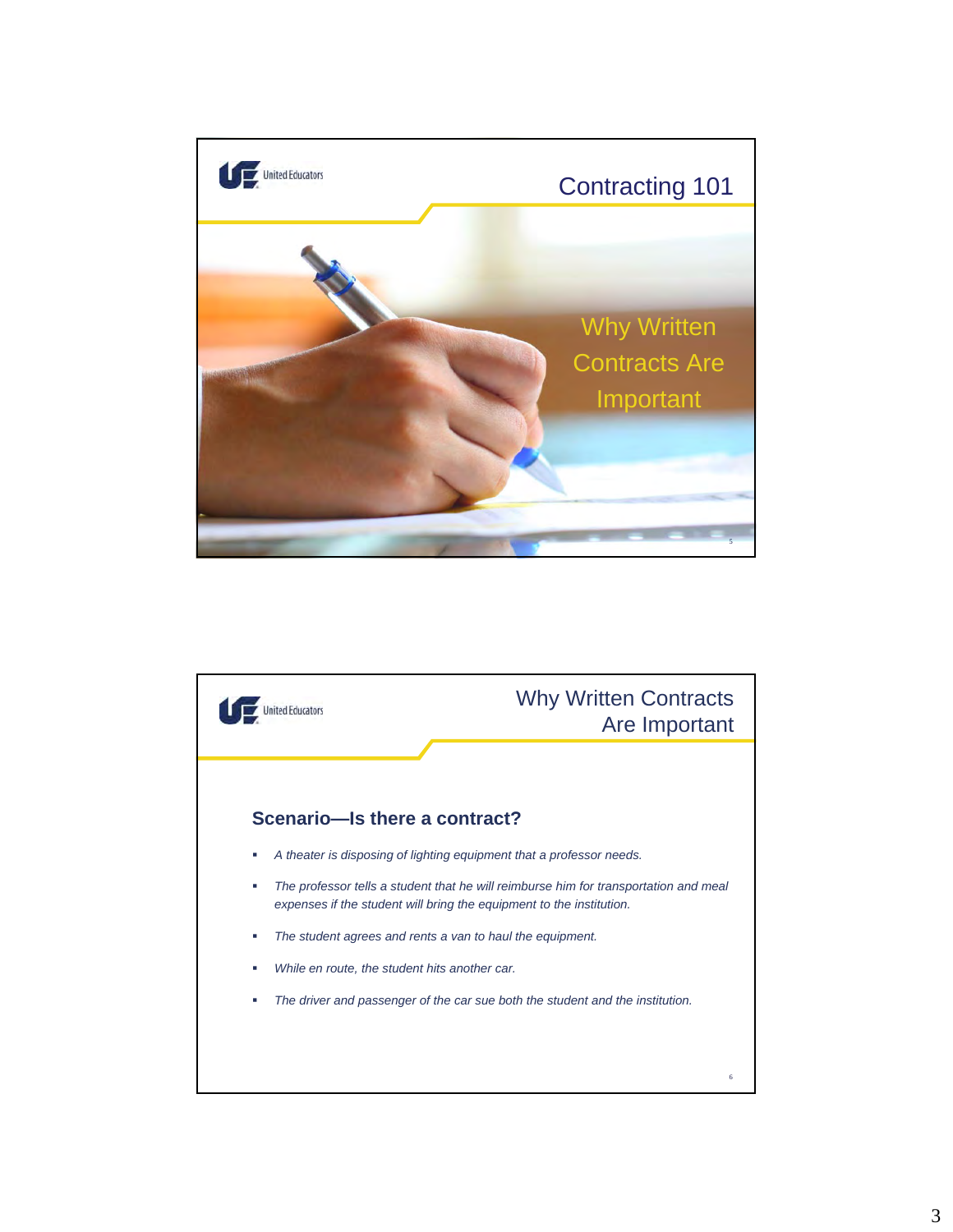

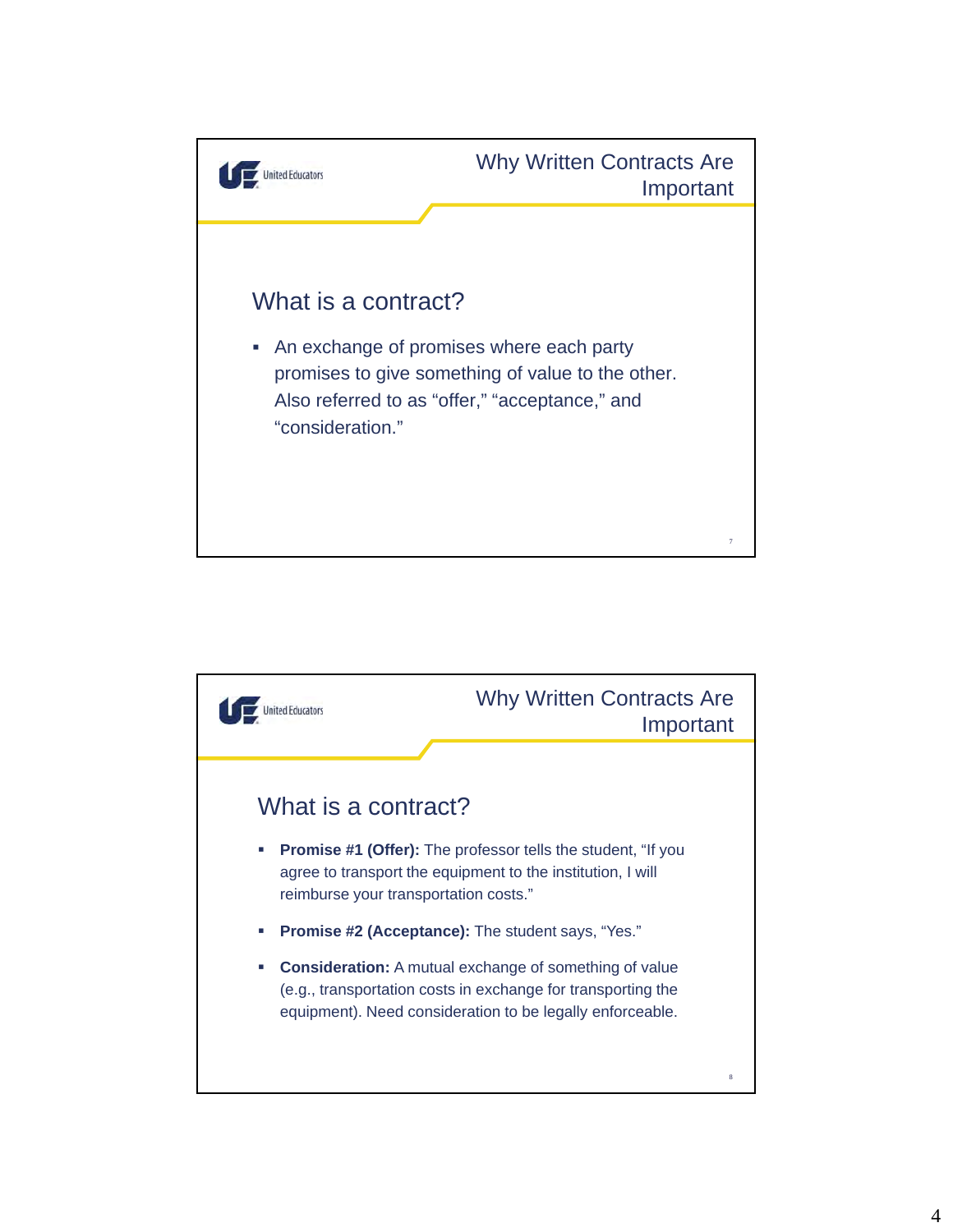

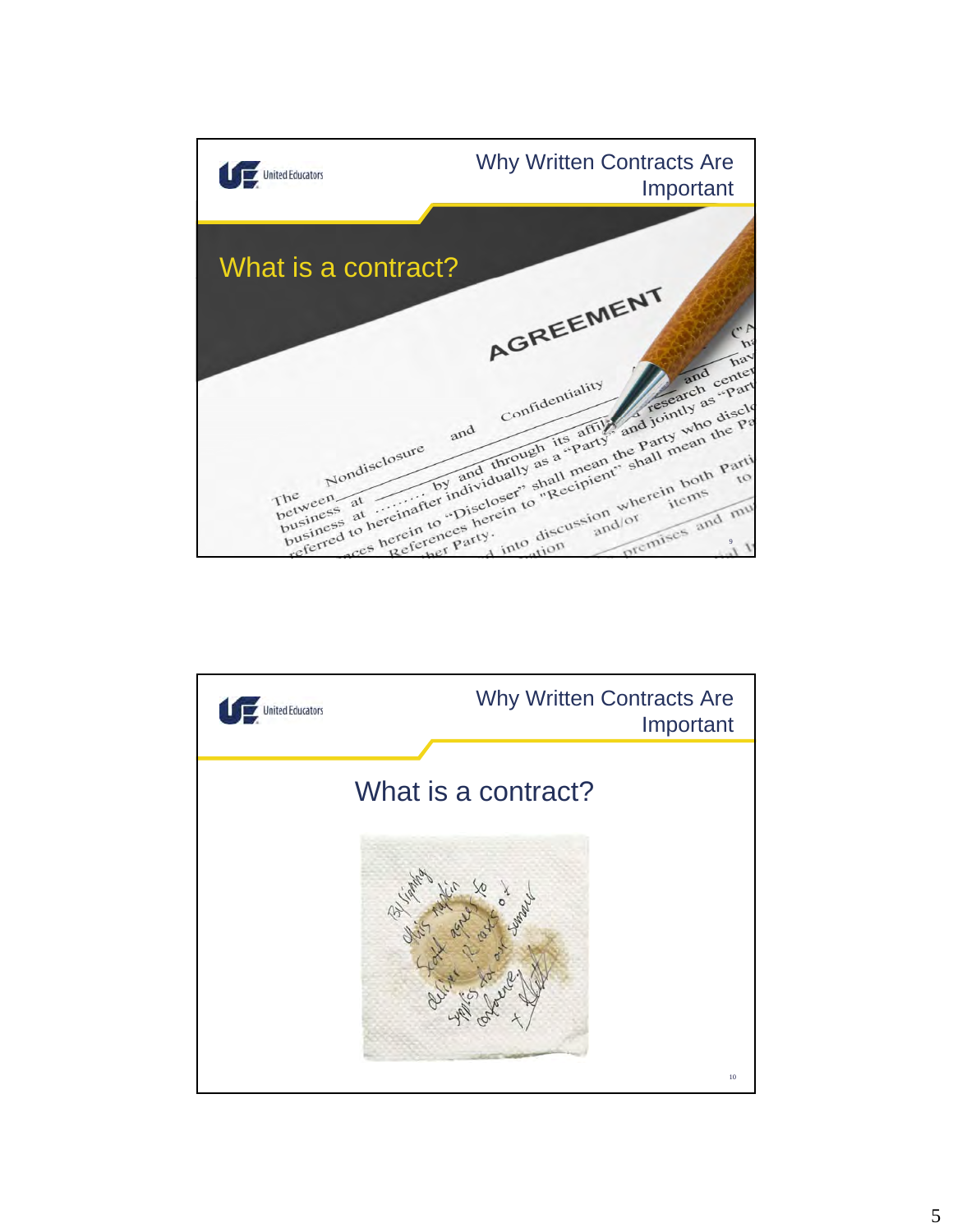

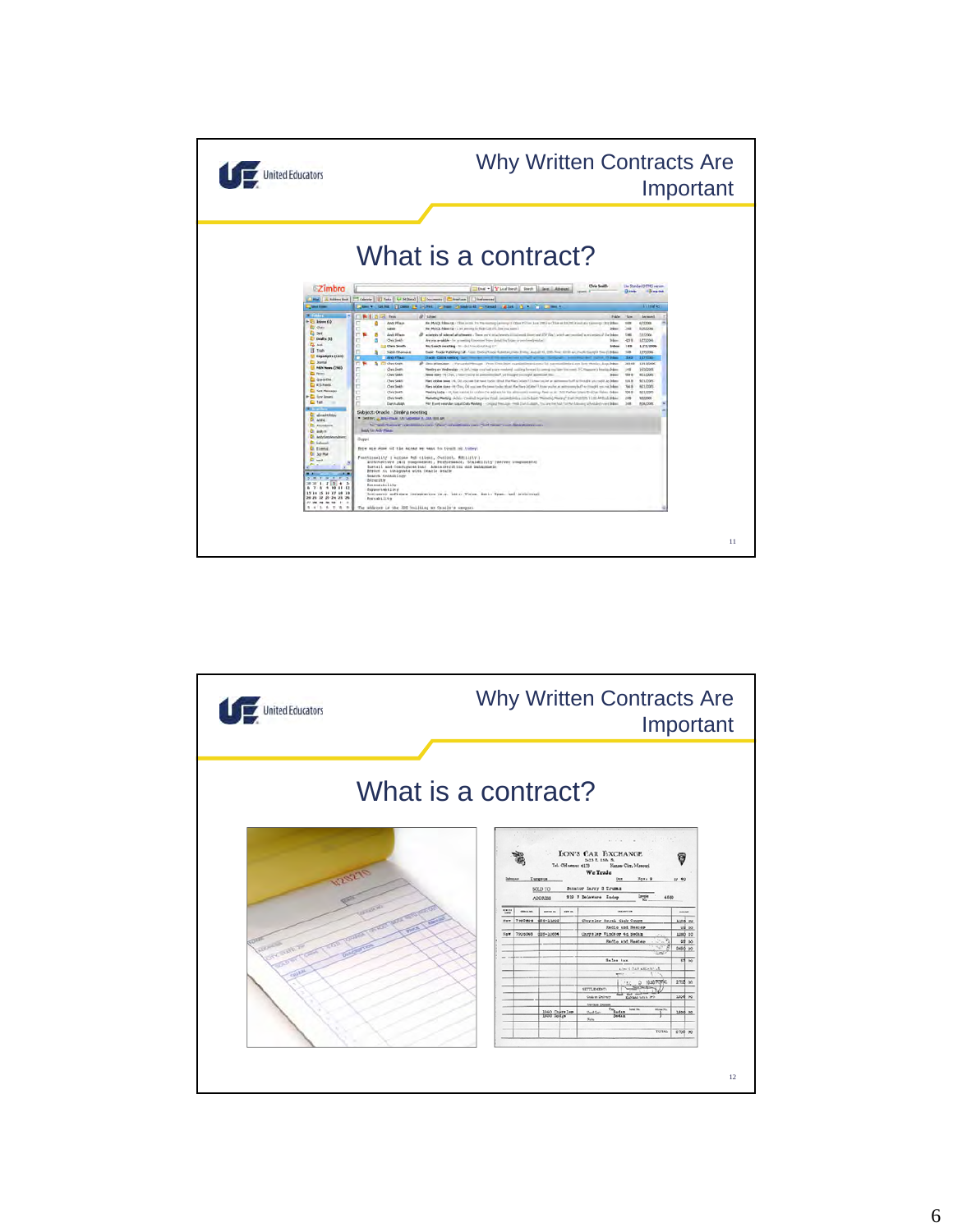

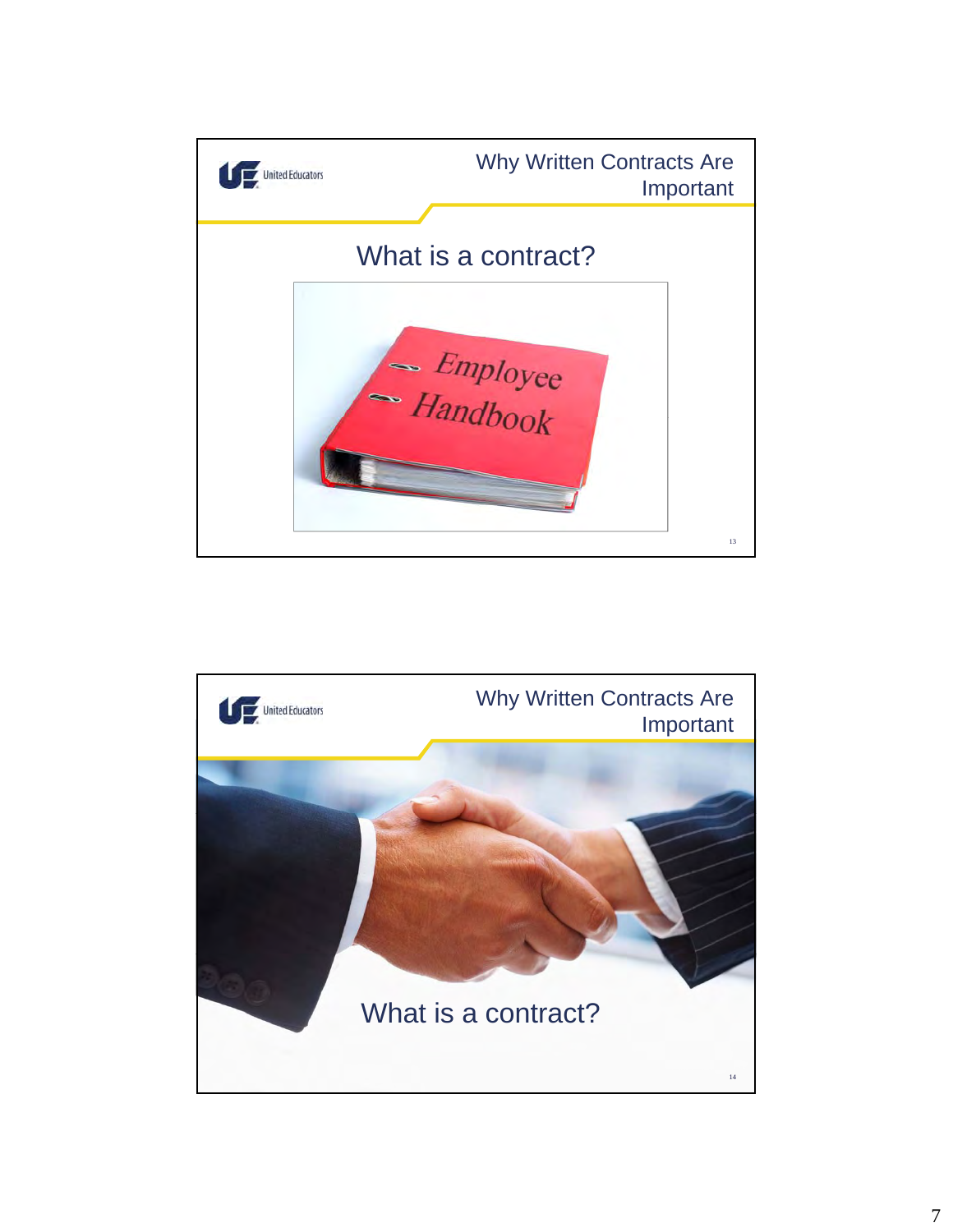

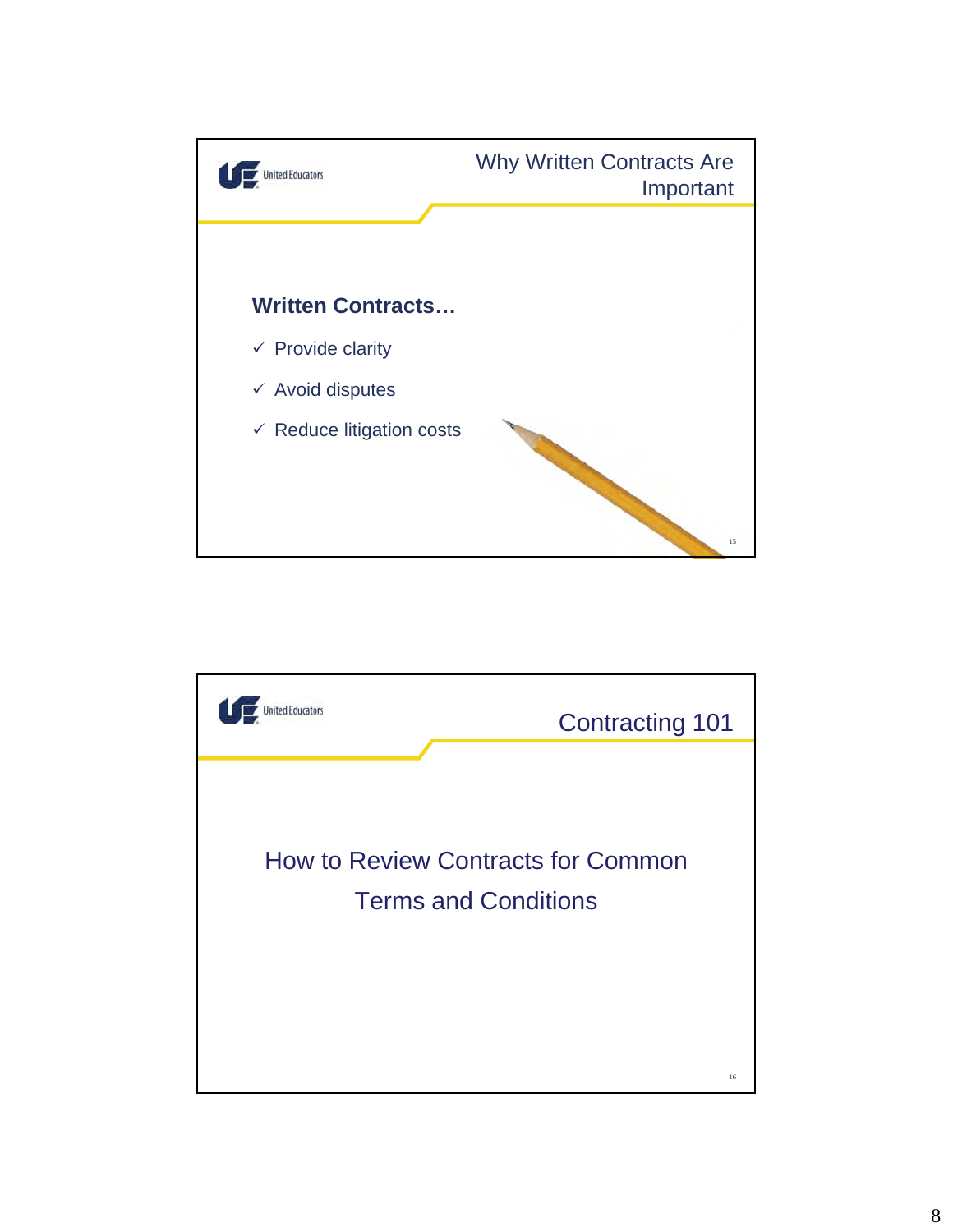

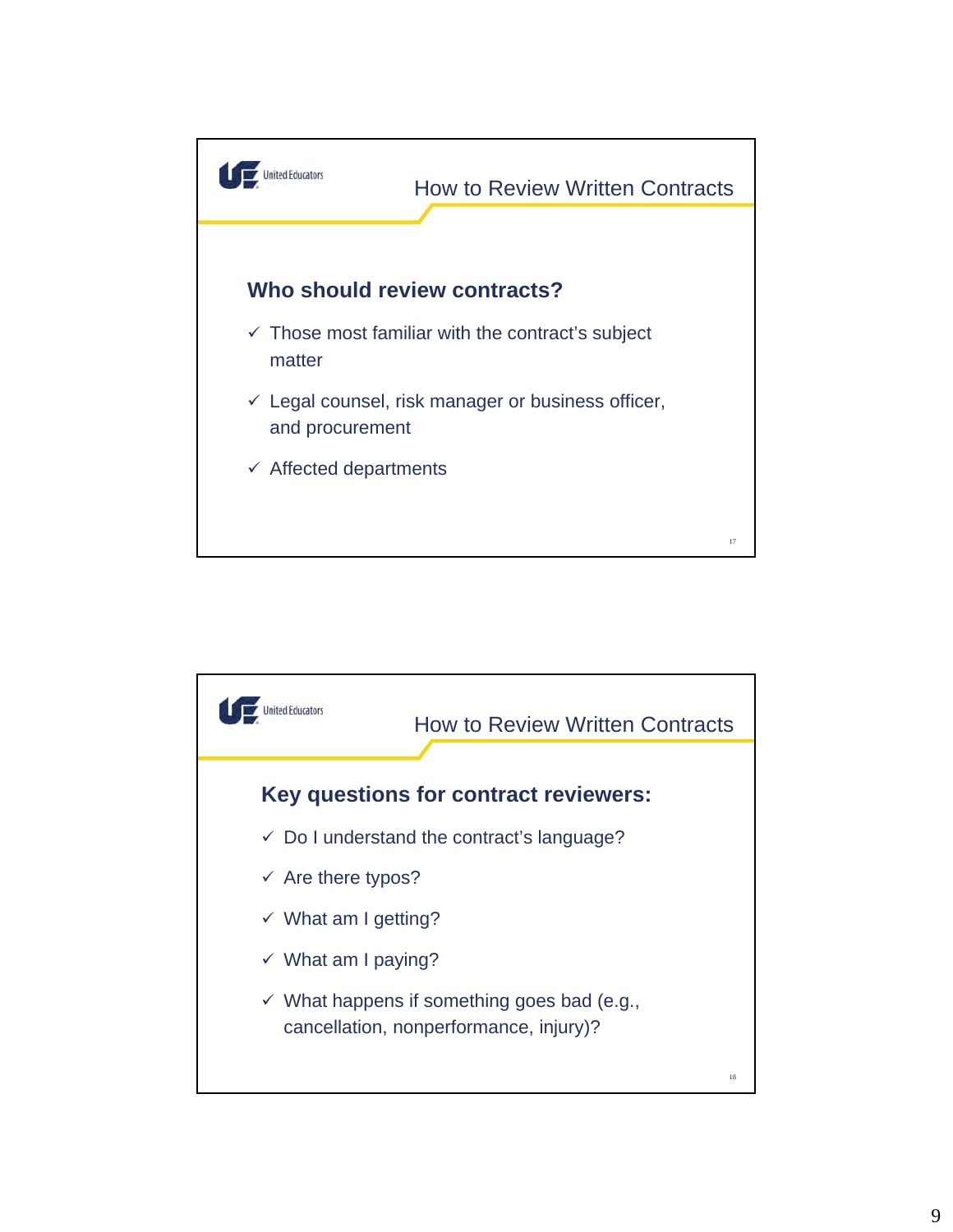

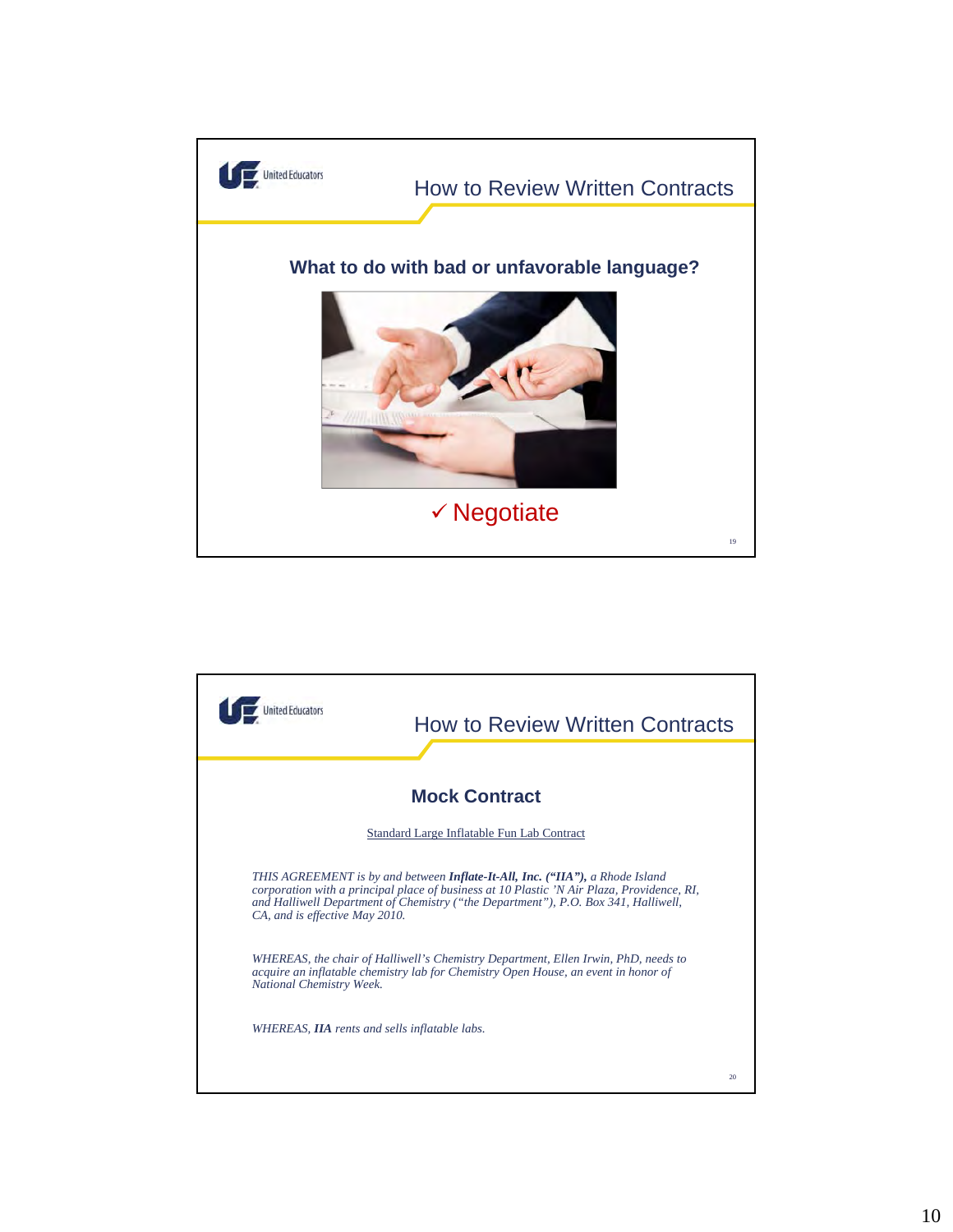

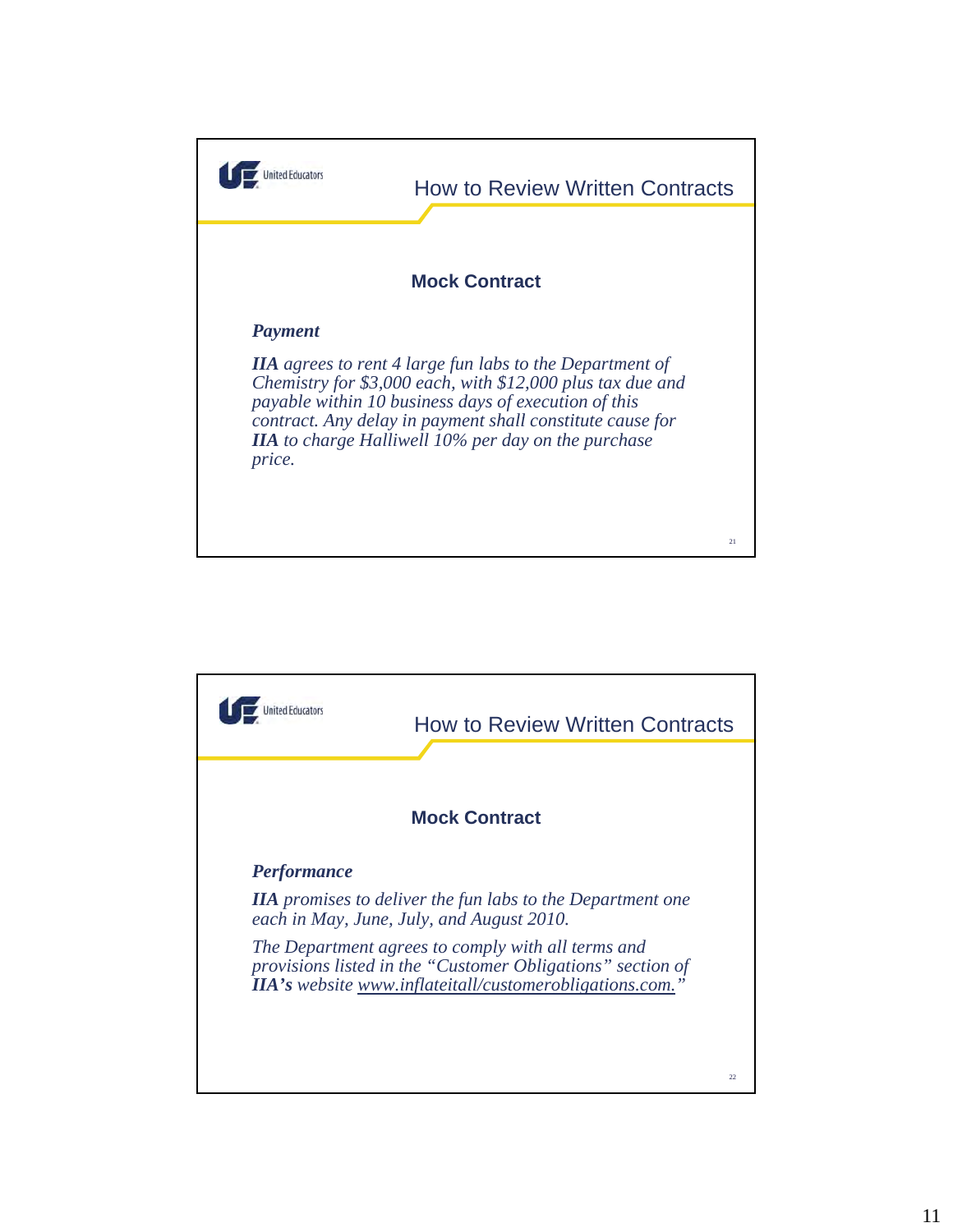

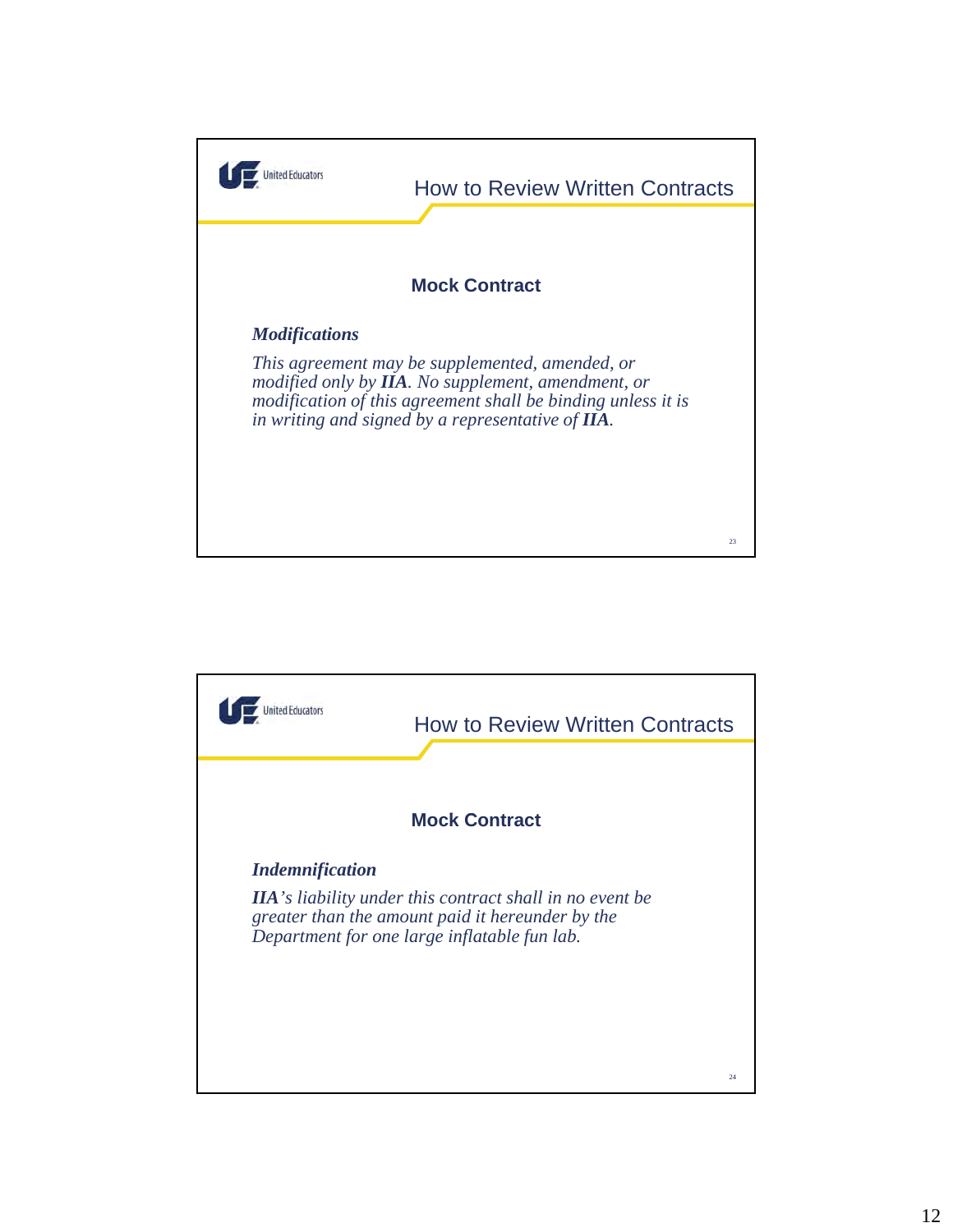

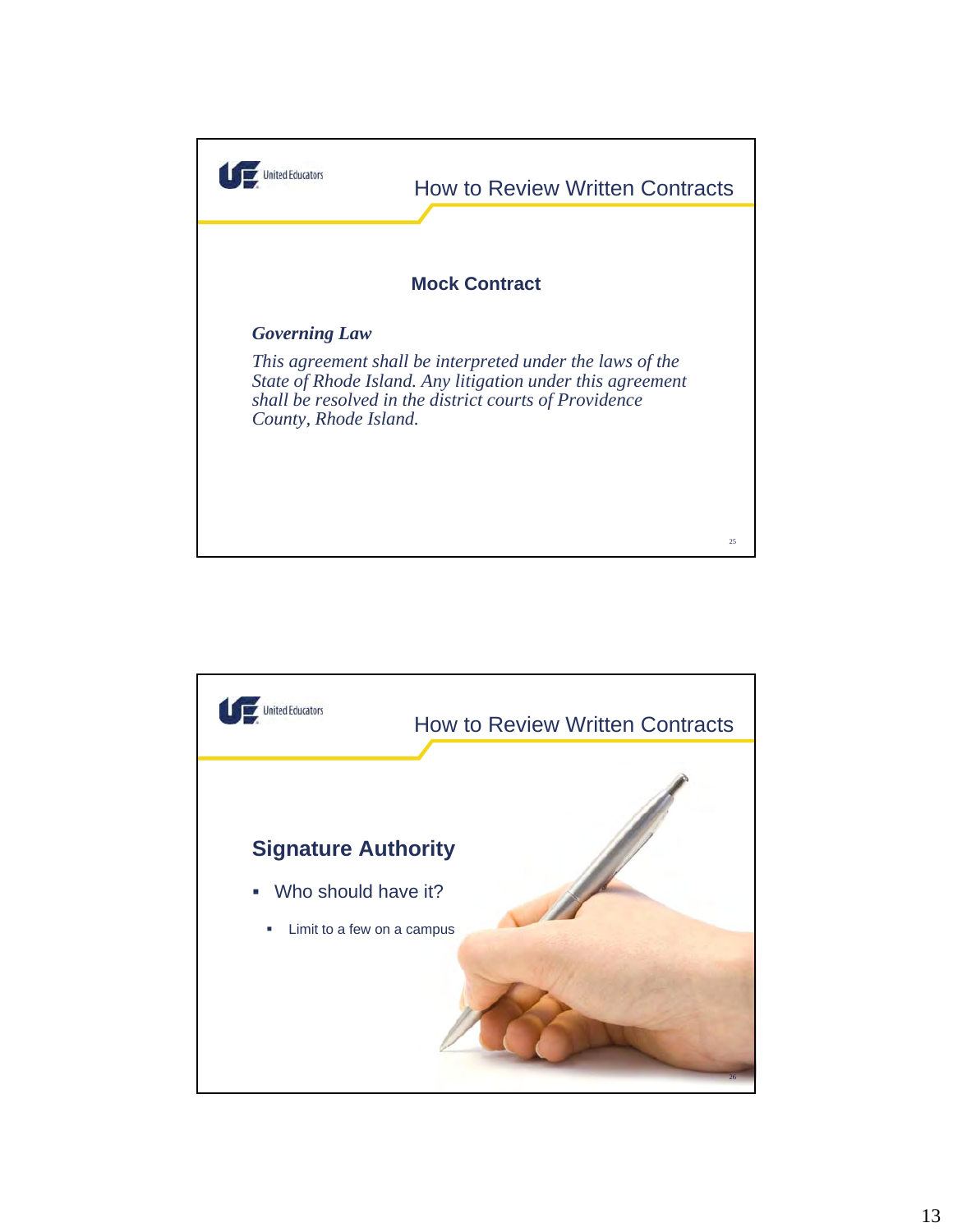

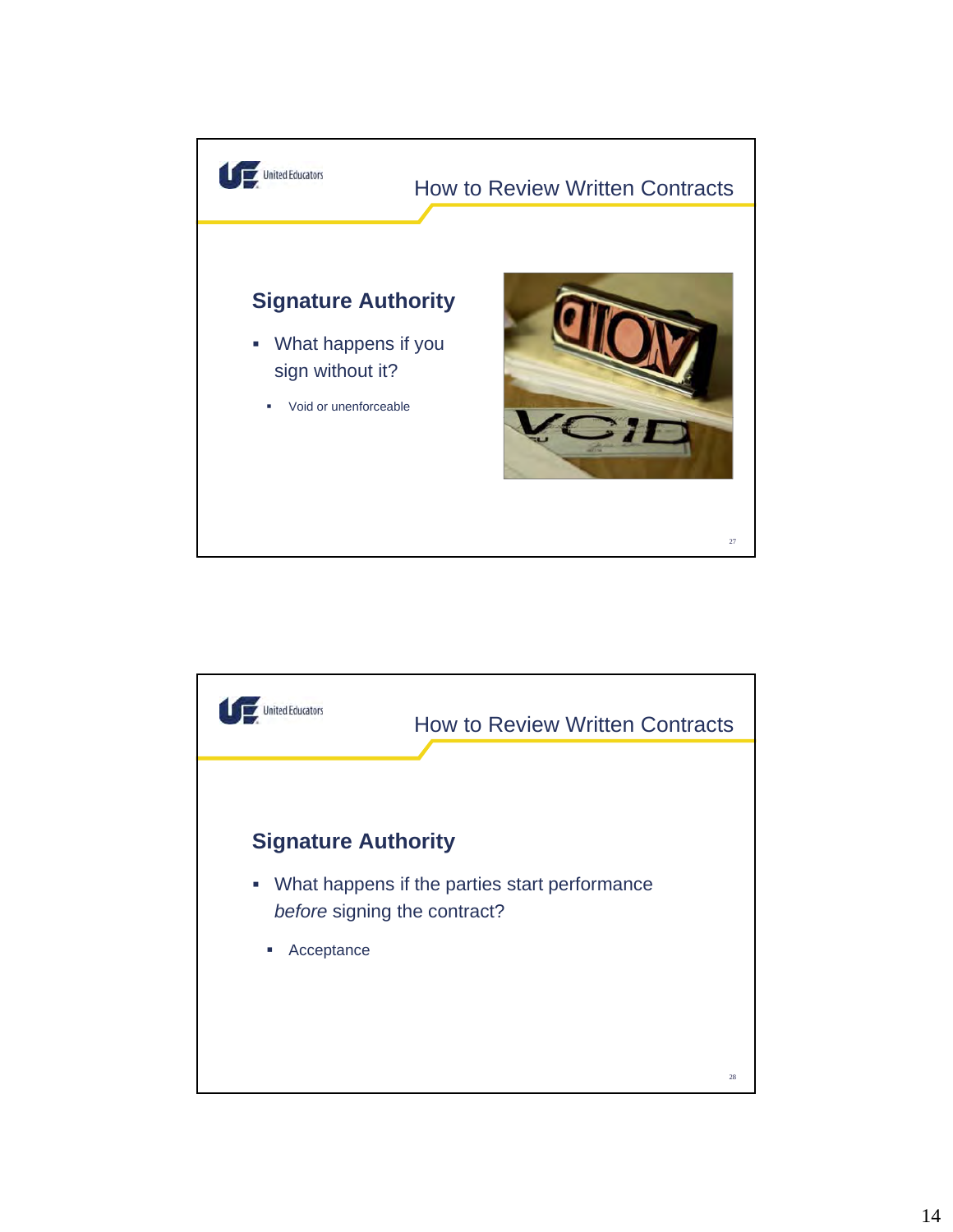

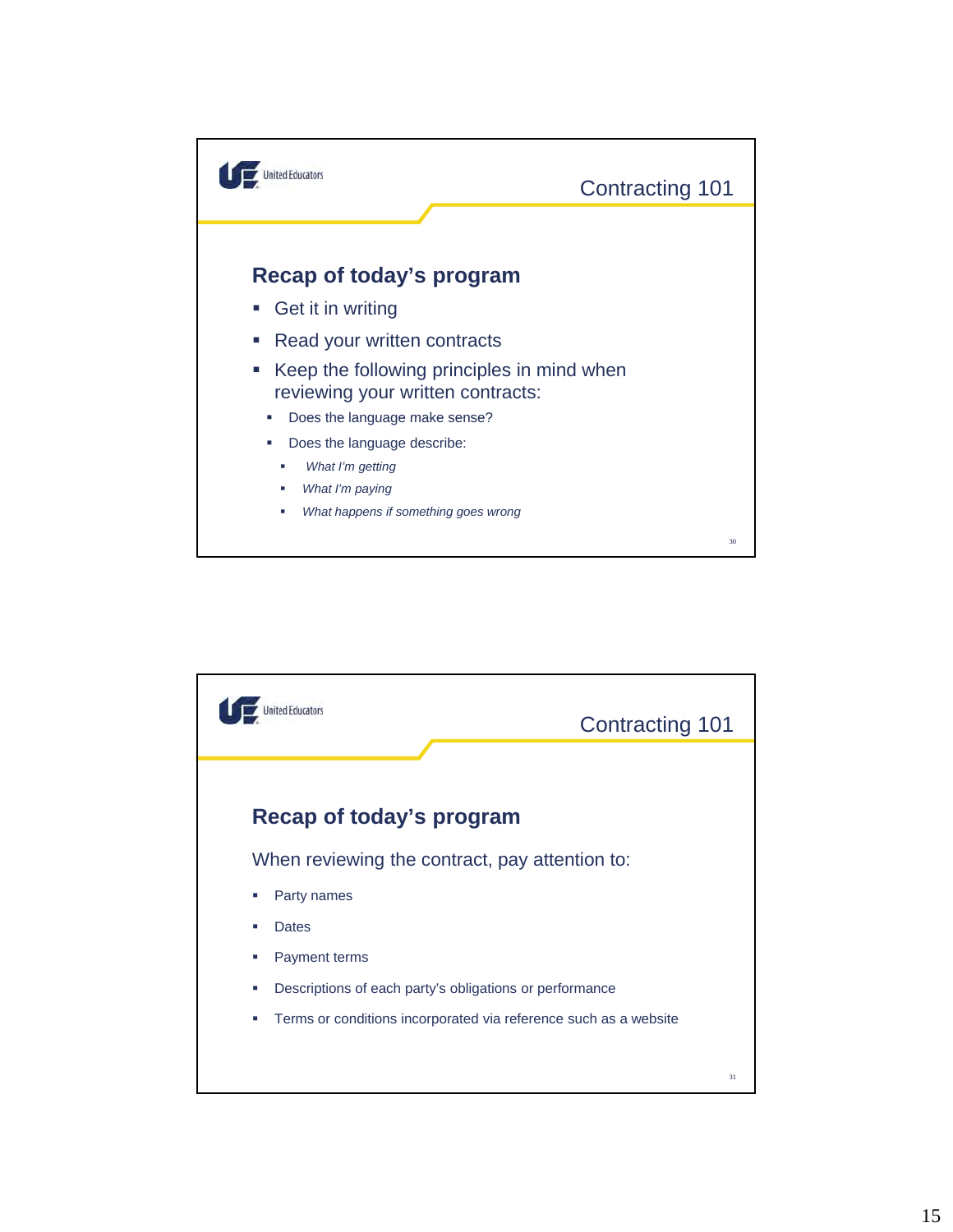